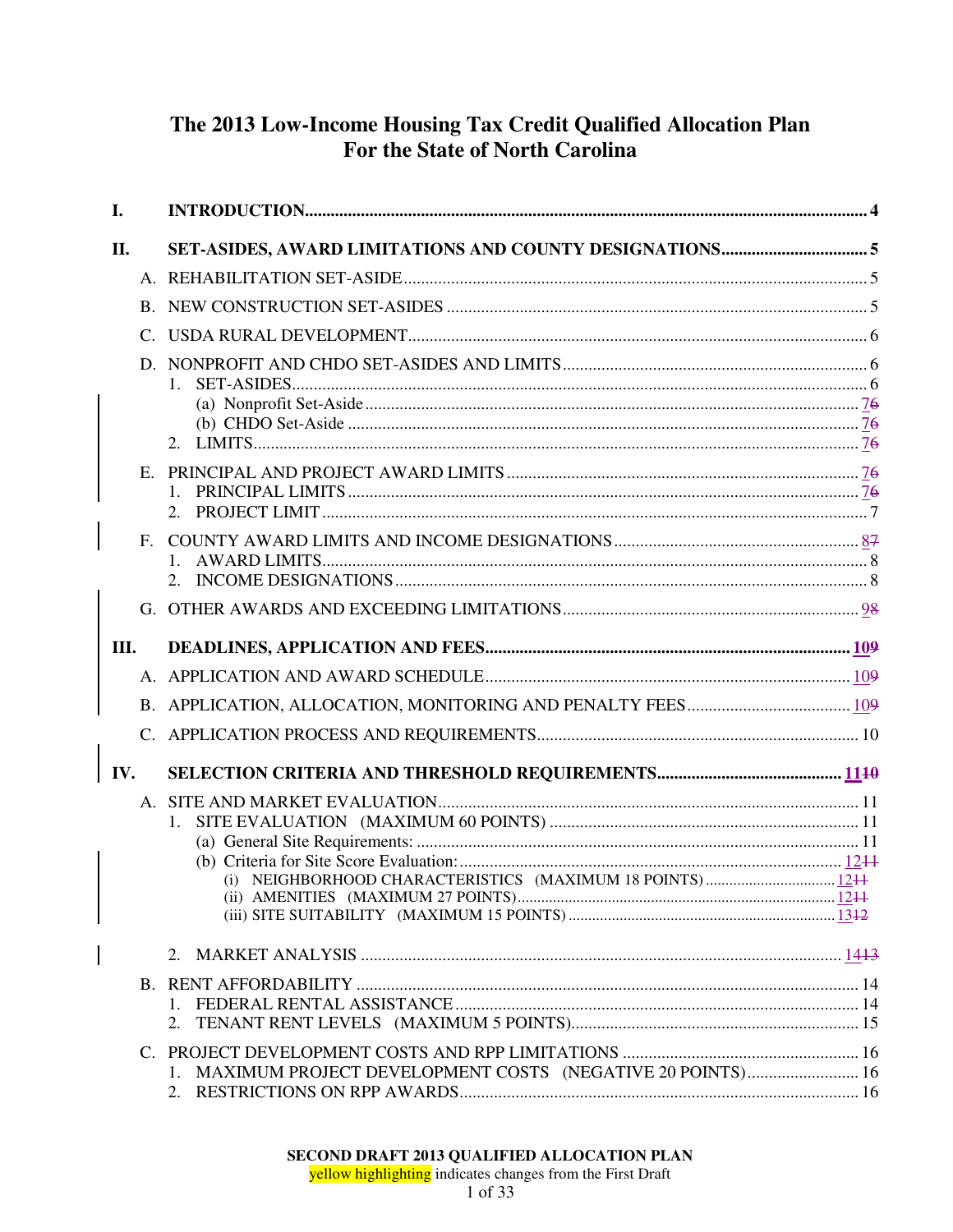|               | E.             |                  |  |
|---------------|----------------|------------------|--|
|               | F <sub>r</sub> |                  |  |
|               |                |                  |  |
|               |                |                  |  |
|               |                | 3.               |  |
|               |                | $\overline{4}$ . |  |
|               |                | 5.               |  |
|               |                | 6.               |  |
|               |                |                  |  |
|               |                |                  |  |
|               |                | 2.               |  |
|               |                |                  |  |
|               |                |                  |  |
|               |                |                  |  |
|               |                |                  |  |
|               |                |                  |  |
|               |                |                  |  |
|               |                |                  |  |
|               |                |                  |  |
| $V_{\bullet}$ |                |                  |  |
|               |                |                  |  |
|               |                |                  |  |
|               |                |                  |  |
| VI.           |                |                  |  |
|               |                |                  |  |
|               |                |                  |  |
|               |                |                  |  |
|               |                | 3.               |  |
|               |                |                  |  |
|               |                | 5.               |  |
|               |                | 6.               |  |
|               |                |                  |  |
|               |                |                  |  |
|               |                |                  |  |
|               |                |                  |  |
|               |                | 2.               |  |
|               |                | 3.               |  |
|               |                | 4.               |  |
|               |                | 5.               |  |
|               |                | 6.               |  |
|               |                | 7.               |  |
|               |                | 8.               |  |
|               |                | 9.               |  |

 $\overline{\phantom{a}}$ 

 $\overline{\phantom{a}}$ 

 $\overline{\phantom{a}}$ 

 $\overline{\phantom{a}}$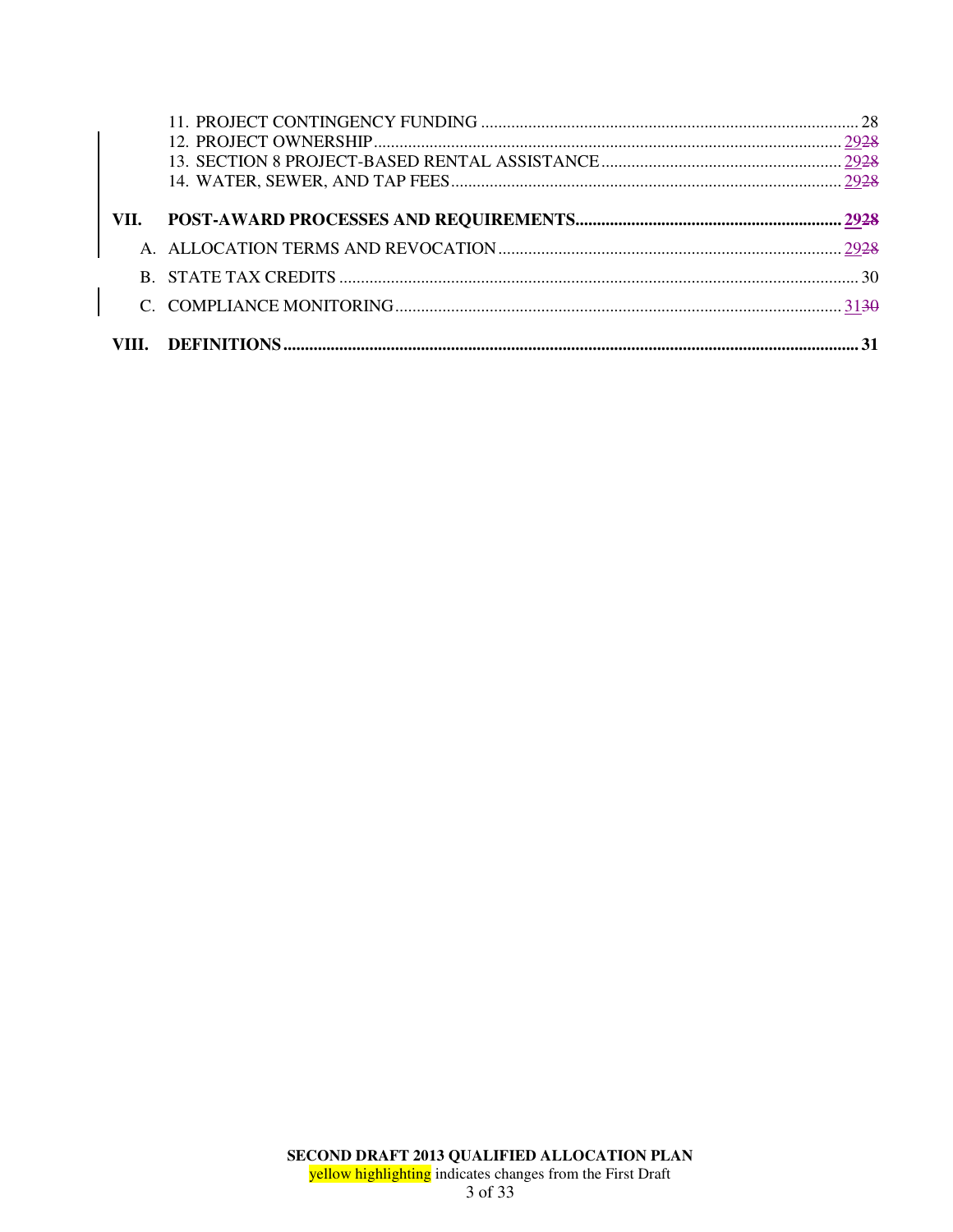# **I. INTRODUCTION**

The 2013 Qualified Allocation Plan (the Plan) has been developed by the North Carolina Housing Finance Agency (the Agency) as administrative agent for the North Carolina Federal Tax Reform Allocation Committee (the Committee) in compliance with Section 42 of the Internal Revenue Code of 1986, as amended (the Code). For purposes of the Plan, the term "Agency" shall mean the Agency acting on behalf of the Committee, unless otherwise provided.

The Plan was reviewed in one public hearing and met the other legal requirements prior to final adoption by the Committee. The staff of the Agency was present at the hearing to take comments and answer questions.

The Agency will only allocate low-income housing tax credits in compliance with the Plan. The Code requires that the Plan contain certain elements. These elements, and others added by the Committee, are listed below.

- A. Selection criteria to be used in determining the allocation of federal low-income housing tax credits:
	- Project location and site suitability.
	- Market demand and local housing needs.
	- Serving the lowest income tenants.
	- Serving qualified tenants for the longest periods.
	- Design and quality of construction.
	- Financial structure and long-term viability.
	- Use of federal project-based rental assistance.
	- Use of mortgage subsidies.
	- Experience of development team and management agent(s).
	- Serving persons with disabilities and the homeless.
	- Willingness to solicit referrals from public housing waiting lists.
	- Tenant populations of individuals with children.
	- Projects intended for eventual tenant ownership.
	- Projects that are part of a community redevelopment effort.
	- Energy efficiency.
	- Historic nature of the buildings.
- B. Threshold, underwriting and process requirements for project applications and tax credit awards.
	- C. Description of the Agency's compliance monitoring program, including procedures to notify the Internal Revenue Service of noncompliance with the requirements of the program.

In the process of administering the low-income housing tax credit and Rental Production Program (RPP), the Agency will make decisions and interpretations regarding project applications and the Plan. Unless otherwise stated, the Agency is entitled to the full discretion allowed by law in making all such decisions and interpretations. The Agency reserves the right to amend, modify, or withdraw provisions contained in the Plan that are inconsistent or in conflict with state or federal laws or regulations. In the event of a major:

- natural disaster,
- disruption in the financial markets, or
- reduction in subsidy resources available, including tax credits and RPP funding,

the Agency may disregard any section of the Plan, including point scoring and evaluation criteria, that interferes with an appropriate response.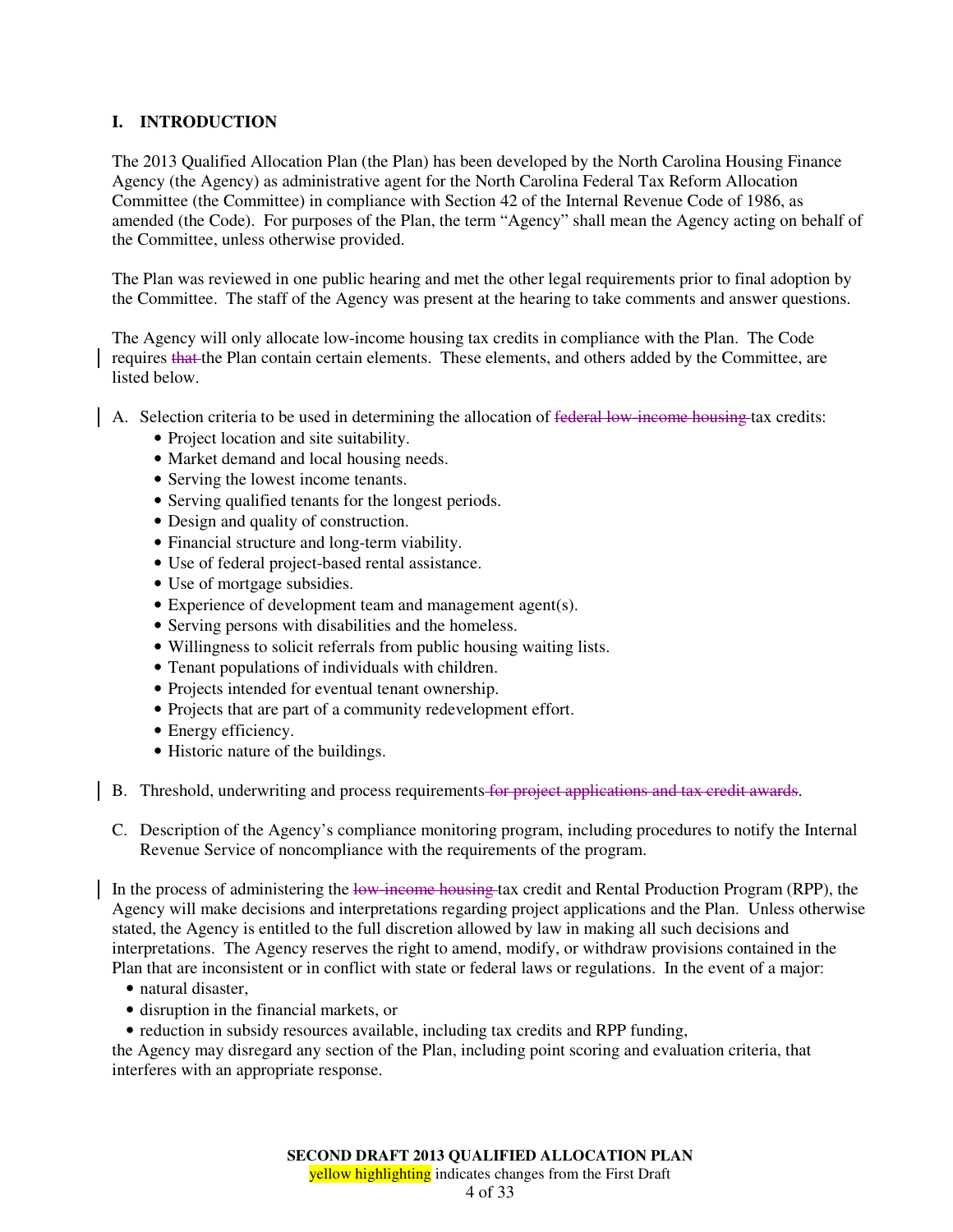# **II. SE T-ASIDES, AWARD LIMITATIONS AND COUNTY DESIGNATIONS**

The Agency will determine whether applications are eligible under Section II( $\overline{AB}$ ) or II( $\overline{BE}$ ). This Section II only applies to  $9\%$  tTax eCredit applications.

A. [reserved]

# BA. REHABILITATION SET-ASIDE

The Agency will award up to ten percent (10%) of tax credits available after forward commitments to projects proposing rehabilitation of existing housing. In the event eligible requests exceed the amount available, the Agency will determine awards based on the evaluation criteria in Section IV $(H)(3)$ .

 $\frac{1}{1}$ . The following will be considered new construction under Section II( $\underline{B}\underline{C}$ ) below:

- $\bullet$   $\overline{(a)}$  adaptive reuse projects,
- (b) entirely vacant residential buildings,
- $\bullet$   $\epsilon$  proposals to increase and/or substantially re-configure residential units.
- 2. [the following has moved to subsection (C) below] Up to \$750,000 of the rehabilitation set-aside will be awarded to projects identified by the U.S. Department of Agriculture, Rural Development (RD) state office as a priority. The maximum award to any one Principal will be one project. Other projects with RD financing will be considered under the regular rehabilitation set-aside.

## CB. NEW CONSTRUCTION SET-ASIDES

# 1. GEOGRAPHIC REGIONS

The Agency will award tax credits remaining after awards described above and any under Section  $II(G)(2)$  to other new construction projects, starting with those earning the highest scoring totals within each of the following four geographic set-asides and continuing in descending score order through the last project that can be fully funded. The Agency reserves the right to revise the available credits in each set-aside in order to award the next highest scoring application statewide under Section  $II(G)(1)$ .

| WEST 1719%      |              | CENTRAL 2435% |               | <b>METRO</b>          |                  | EAST 2327%  |
|-----------------|--------------|---------------|---------------|-----------------------|------------------|-------------|
|                 |              |               |               | 3619%                 |                  |             |
| Alexander       | Jackson      | Alamance      | Lee           | <b>Buncombe</b>       | <b>Beaufort</b>  | Johnston    |
| Alleghany       | Lincoln      | Anson         | Montgomery    | <del>Cumberland</del> | Bertie           | Jones       |
| Ashe            | Macon        | Cabarrus      | Moore         | Durham                | Bladen           | Lenoir      |
| Avery           | Madison      | Caswell       | Orange        | Forsyth               | <b>Brunswick</b> | Martin      |
| <b>Buncombe</b> | McDowell     | Chatham       | Person        | Guilford              | Camden           | Nash        |
| <b>Burke</b>    | Mitchell     | Davidson      | Randolph      | Mecklenburg           | Carteret         | New Hanover |
| Caldwell        | Polk         | Davie         | Richmond      | Wake                  | Chowan           | Northampton |
| Catawba         | Rutherford   | Durham        | Rockingham    |                       | Columbus         | Onslow      |
| Cherokee        | Surry        | Forsyth       | Rowan         |                       | Craven           | Pamlico     |
| Clay            | Swain        | Franklin      | Scotland      |                       | Cumberland       | Pasquotank  |
| Cleveland       | Transylvania | Granville     | <b>Stanly</b> |                       | Currituck        | Pender      |
| Gaston          | Watauga      | Guilford      | <b>Stokes</b> |                       | Dare             | Perquimans  |
| Graham          | Wilkes       | Harnett       | Union         |                       | Duplin           | Pitt        |
| Haywood         | Yadkin       | Hoke          | Vance         |                       | Edgecombe        | Robeson     |
| Henderson       | Yancey       | Iredell       | Warren        |                       | Gates            | Sampson     |
|                 |              |               |               |                       | Greene           | Tyrrell     |
|                 |              |               |               |                       | Halifax          | Washington  |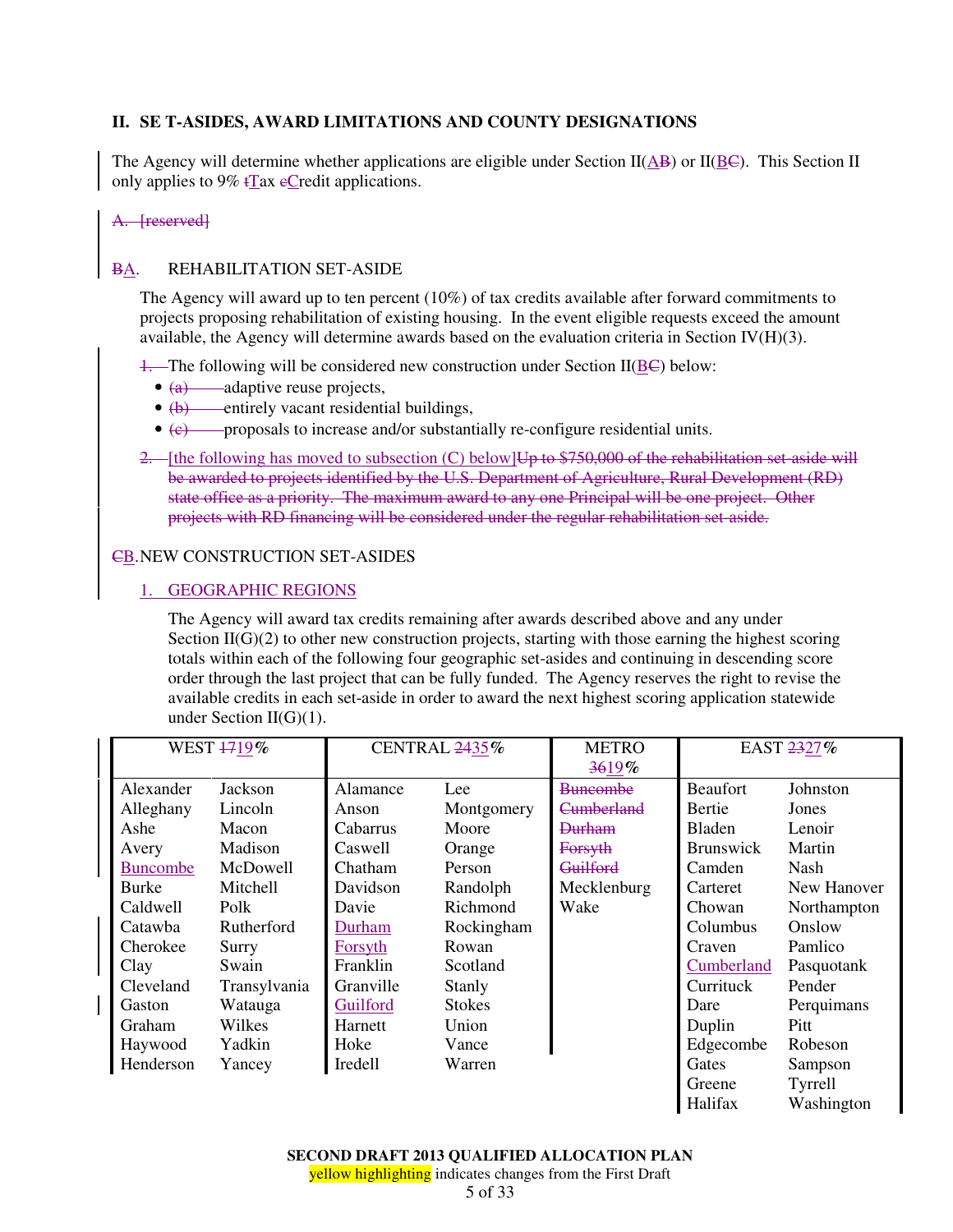Hertford Wayne Hyde Wilson

# 2. REDEVELOPMENT PROJECTS

- (a) If necessary, the Agency will adjust the awards under the Plan to ensure the overall allocation results in awards for two (2) Redevelopment Projects. Specifically, tax credits that would have been awarded to the lowest ranking project(s) that  $do(es)$  not meet the criteria below will be awarded to the next highest ranking Redevelopment Project(s). The Agency may make such adjustment(s) in any set-aside.
- (b) The following are required to qualify as a Redevelopment Project:
	- (i) The site currently contains or contained at least one structure used for commercial, residential, educational, or governmental purposes.
	- (ii) The application proposes adaptive reuse with historic rehabilitation credits and/or new construction.
	- (iii) Any required demolition has been completed or is scheduled for completion in 2013 (not including the project buildings).
	- (iv) A unit of local government initiated the project and has invested community development resources in the Half Mile area within the last ten years.
	- (v) As of the preliminary application deadline, a unit of local government formally adopted a plan to address the deterioration in the Half Mile area and approved one or more of the following for the project:
		- donation of at least one parcel of land,
		- waiver of impact, tap, or related fees normally charged, or
		- commitment to lend/grant at least \$75,000 of its housing development funds.

The Agency will require official documentation of each element of local government participation.

## C. USDA RURAL DEVELOPMENT

Up to \$750,000 will be awarded to eligible rehabilitation and/or new construction project(s) identified by the U.S. Department of Agriculture, Rural Development (RD) state office as a priority. These projects will count towards the applicable set-asides and limits. The maximum award under this set-aside to any one Principal will be one project. Other RD applications will be considered under the applicable setasides.

## D. NONPROFIT AND CHDO SET-ASIDES AND LIMITS

1. SET-ASIDES

If necessary, the Agency will adjust the awards under the Plan to ensure that the overall allocation results in

- ten percent (10%) of the state's federal tax credit ceiling being awarded to projects involving tax exempt organizations (nonprofits) and
- fifteen percent (15%) of the Agency's HOME funds being awarded to projects involving Community Housing Development Organizations certified by the Agency (CHDOs).

Specifically, tax credits that would have been awarded to the lowest ranking project(s) that do(es) not fall into one of these categories will be awarded to the next highest ranking project(s) that do(es) until

yellow highlighting indicates changes from the First Draft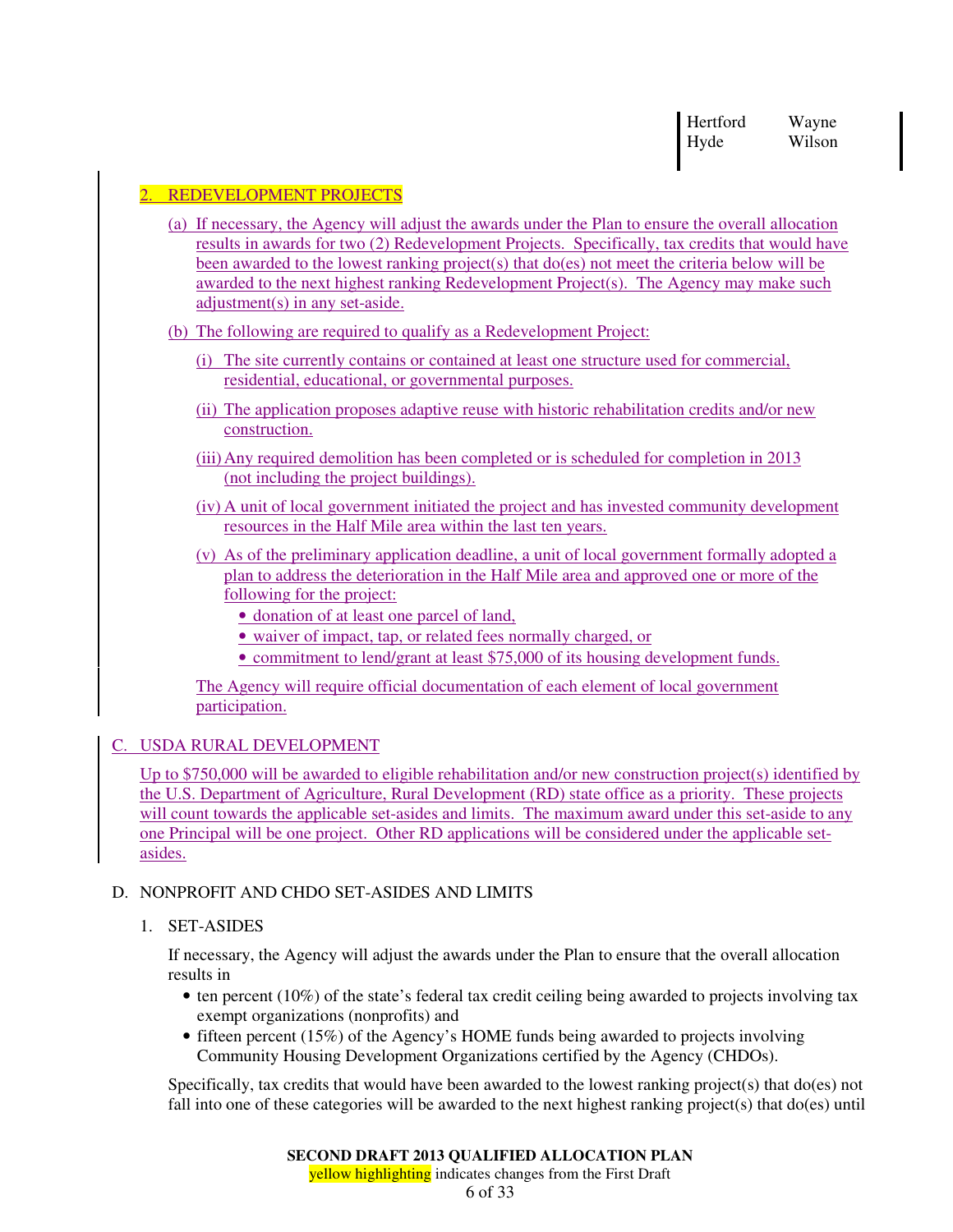the overall allocation(s) reach(es) the necessary percentage(s). The Agency may make such adjustment(s) in any set-aside.

(a) Nonprofit Set-Aside

In order to qualify as a nonprofit application, the proposed project must either:

- not involve any for-profit Principals or
- comply with the material participation requirements of the Code, applicable federal regulations and Section VI(A)(2).
- (b) CHDO Set-Aside

In order to qualify as a CHDO application,

- the proposed project must meet the requirements of subsection  $(D)(1)(a)$  above and 24 CFR  $92.300(a)(1),$
- as of the full application deadline, the applicant, any Principal, or any affiliate must not undertake any choice-limiting activity prior to successful completion of the U.S. Department of Housing and Urban Development (HUD) environmental clearance review, and
- the project and owner must comply with regulations regarding the federal CHDO set-aside.

The Agency may determine that the requirements of the federal CHDO set-aside have been or will be met without implementing subsection  $(D)(1)(b)$ .

2. LIMITS

No more than twenty percent (20%) of the overall allocation will be awarded to projects where a nonprofit organization (or its qualified corporation) is the applicant under Section III( $C(5)$ . New construction awards will be counted towards this limitation first (in score order, excluding mortgage subsidy), then rehabilitation awards.

## E. PRINCIPAL AND PROJECT AWARD LIMITS<mark>; 30%-BASIS BOOST</mark>

#### 1. PRINCIPAL LIMITS

- (a) The maximum awards to any one Principal will be a total of \$1,800,000 in tax credits, including all set-asides. New construction awards will be counted towards this limitation first (in score order, excluding mortgage subsidy), then rehabilitation awards.
- (b) The Agency may further limit awards based on unforeseen circumstances.
- (c) For purposes of the maximum allowed in this subsection  $(E)(1)$ , the Agency may determine that a person or entity not included in an application is a Principal for the proposed project. Such determination would include consideration of relationships between the parties in previously awarded projects and other common interests. Standard fee for service contract relationships (such as accountants or attorneys) will not be considered.
- 2. PROJECT LIMIT

The maximum award to any one project will be \$1,000,000.

# 3. REDEVELOPMENT PROJECTS

(a) The Agency may determine that fifty percent (50%) of the tax credits awarded to a Redevelopment Project does not count against some or all of the Principals involved for the purpose of subsection (E)(1) above. This determination will be based on the Principal's role in the project and overall development capacity. The allowance in this subsection  $(E)(3)(a)$  will apply to a maximum of one (1) project per Principal. In the event a Principal is involved in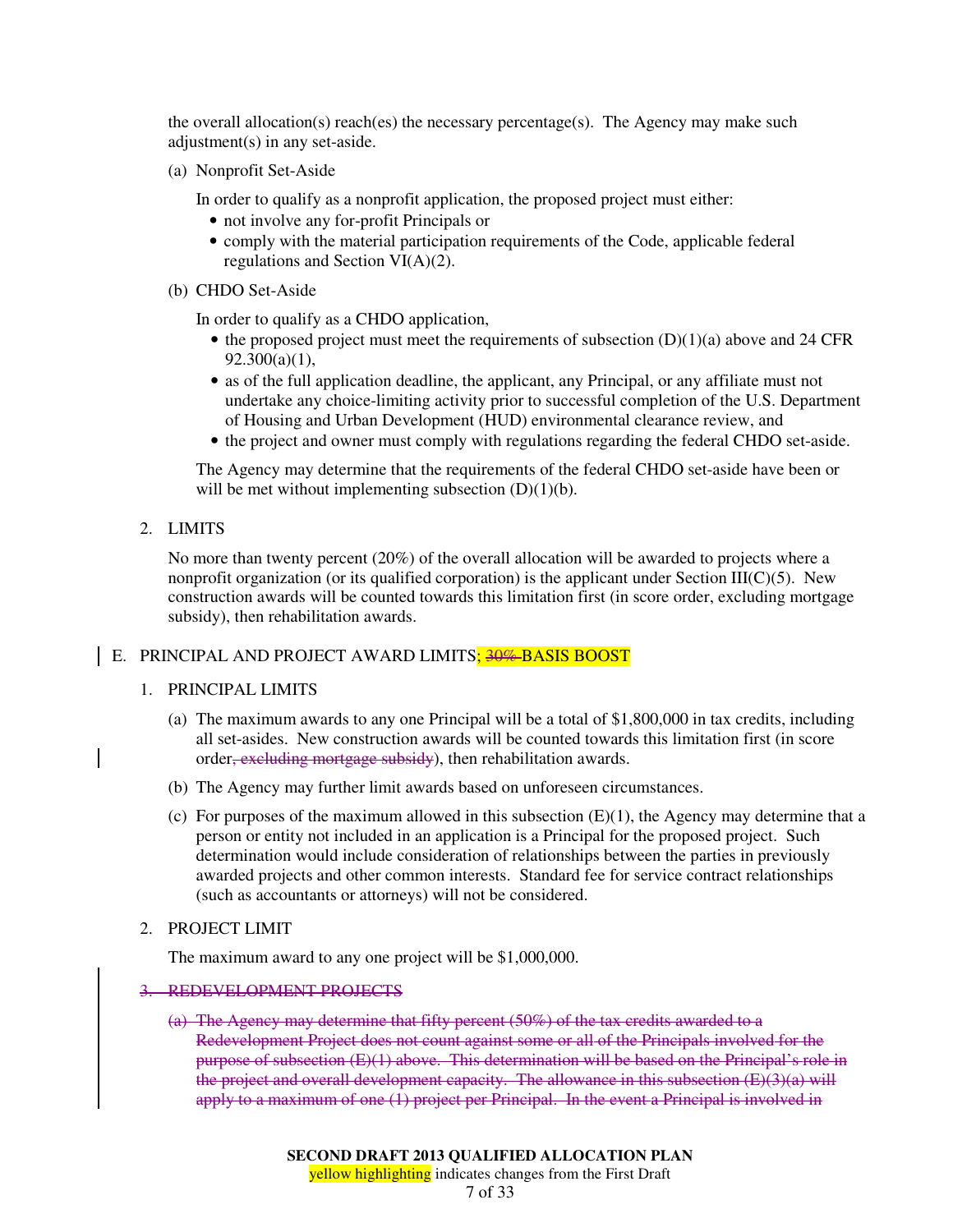multiple Redevelopment Projects, this exemption will apply to the one with the smallest award of 9% tax credits.

- (b) The following are required to qualify as a Redevelopment Project:
	- (i) The site currently contains or contained at least one structure used for commercial, residential, educational, or governmental purposes.
	- (ii) The application proposes adaptive reuse with historic rehabilitation credits and/or new construction.
	- (iii)Any required demolition has been completed or is scheduled for completion in 2013 (not including the project buildings).
	- (iv) A unit of local government initiated the project and has invested community development resources in the Half Mile area within the last ten years.
	- (v) As of the preliminary application deadline, a unit of local government formally adopted a plan to address the deterioration in the Half Mile area and approved one or more of the following for the project:
		- donation of at least one parcel of land,
		- waiver of impact, tap, or related fees normally charged, or
		- commitment to lend/grant at least \$75,000 of its housing development funds.

The Agency will require official documentation of each element of local government participation.

#### 34. AGENCY-DESIGNATED BASIS BOOST

The Agency may boost the eligible basis of projects awarded in 2013 by up to fifteen percent (15%) if the deadline for the flat nine percent tax credit rate in Section  $42(b)(2)(A)$  is not extended (excluding projects using the DDA or QCT basis increase).

#### F. COUNTY AWARD LIMITS AND INCOME DESIGNATIONS

#### 1. AWARD LIMITS

(a) No county will be awarded more than one project under the rehabilitation set-aside. Other than the Metro region, no county will be awarded more than one project under the new construction set aside. Each county in the Metro region will be awarded a minimum of two new construction projects.

#### \$2,000,000 in the Metro region, and

\$1,000,000 in the East, Central, and West regions,

unless doing so is necessary to meet another set-aside requirement of this Plan. No county will be awarded more than one project under the rehabilitation set-aside. The Agency may further limit awards based on unforeseen circumstances. The Agency may waive the county-based limits for revitalization efforts characterized by a high degree of committed public subsidies.

- (b) The Agency will not accept applications in the following counties: Carteret, Columbus, Davie, Duplin, Edgecombe, Halifax, Hoke, Lee, Macon, and Wilkes.Alexander, Avery, Bladen, Brunswick, Lincoln, Moore, Orange, Pasquotank, Pitt, Randolph, Rockingham, Scotland, Stanly, Transylvania, and Wayne.
- 2. INCOME DESIGNATIONS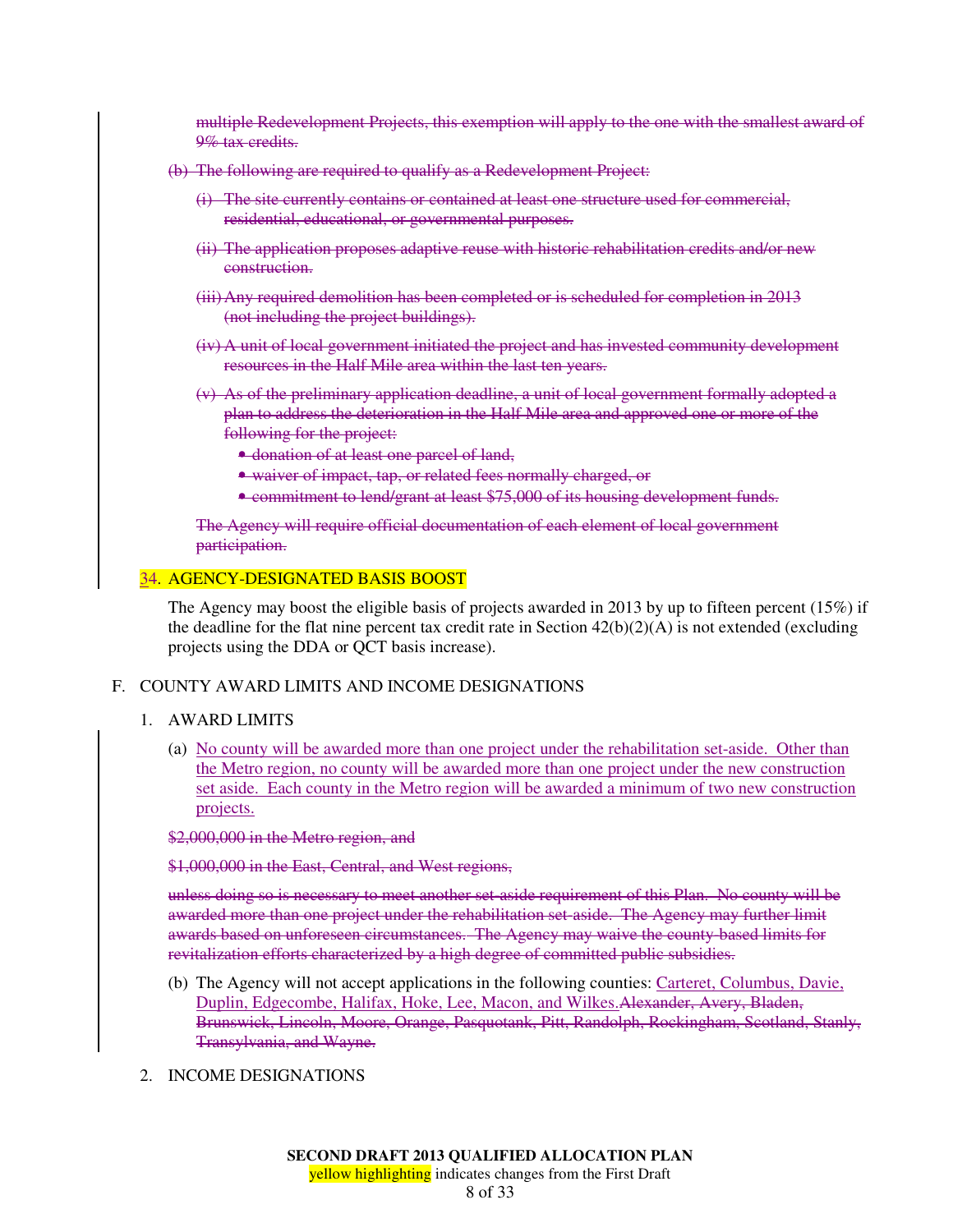Pursuant to N.C.G.S. § 105-129.42(c) the Agency is responsible for designating each county as High, Moderate or Low Income. Five criteria were used for making this determination: (a) county median income; (b) poverty rate; (c) percent of population in rural areas; (d) regional growth patterns; (e) N.C. Department of Commerce tier (one, two or three).

| <b>HIGH</b><br><b>MODERATE</b> |                  |               | LOW             |             |              |
|--------------------------------|------------------|---------------|-----------------|-------------|--------------|
| Alamance                       | Alexander        | Lincoln       | Alleghany       | Graham      | Pasquotank   |
| <b>Buncombe</b>                | <b>Brunswick</b> | Moore         | Anson           | Greene      | Pender       |
| Cabarrus                       | <b>Burke</b>     | Nash          | Ashe            | Halifax     | Perquimans   |
| Catawba                        | Carteret         | Onslow        | Avery           | Hertford    | Richmond     |
| Chatham                        | Cleveland        | Person        | <b>Beaufort</b> | Hoke        | Robeson      |
| Durham                         | Craven           | Pitt          | Bertie          | Hyde        | Rutherford   |
| Forsyth                        | Cumberland       | Polk          | <b>Bladen</b>   | Jackson     | Sampson      |
| Gaston                         | Dare             | Randolph      | Caldwell        | Jones       | Scotland     |
| Guilford                       | Davidson         | Rockingham    | Camden          | Lenoir      | Surry        |
| Iredell                        | Davie            | Rowan         | Caswell         | Macon       | Swain        |
| Johnston                       | Franklin         | Stanly        | Cherokee        | Madison     | Transylvania |
| Mecklenburg                    | Granville        | <b>Stokes</b> | Chowan          | Martin      | Tyrrell      |
| New Hanover                    | Harnett          | Watauga       | Clay            | McDowell    | Vance        |
| Orange                         | Haywood          | Wayne         | Columbus        | Mitchell    | Warren       |
| Union                          | Henderson        | Wilson        | Currituck       | Montgomery  | Washington   |
| Wake                           | Lee              | Yadkin        | Duplin          | Northampton | Wilkes       |
|                                |                  |               | Edgecombe       | Pamlico     | Yancey       |
|                                |                  |               | Gates           |             |              |

Each county was considered as a whole and evaluated relative to others in the state. Based on this process, the Agency designates counties as follows:

## G. OTHER AWARDS AND EXCEEDING LIMITATIONS

- 1. The Agency may award tax credits remaining from the four-geographic set-asides to the next highest scoring (excluding mortgage subsidy) eligible new construction application(s) in the East, Central, and West regionsstatewide and/or one or more eligible rehabilitation applications. The Agency may also carry forward any amount of tax credits to the next year.
- 2. The Agency may award 2013 tax credits outside of the normal process to projects that: a) allow the Agency to comply with HUD regulations regarding timely commitment of funds, b) prevent the loss of state or federal investment, c) provide housing for underserved populations or d) are part of a settlement agreement of legal action brought against a local government. The total amount of such awards(s) shall not exceed \$1,000,000.
- 3. The Agency may also make a forward commitment of the next year's tax credits in an amount necessary to fully fund project(s) with a partial award or to any project application that was submitted in a prior year if such application meets all the minimum requirements of the Plan. In the event that credits are returned or the state receives credits from the national pool, the Agency may elect to carry such credits forward, make an award to any project application (subject only to the nonprofit set aside), or a combination of both.
- 4. The Agency may exceed the limitations on awards contained in Sections  $II(\overline{AB})$ ,  $\overline{H(F)(1)}$  and this Section  $II(G)$  in order to completely fund a project request.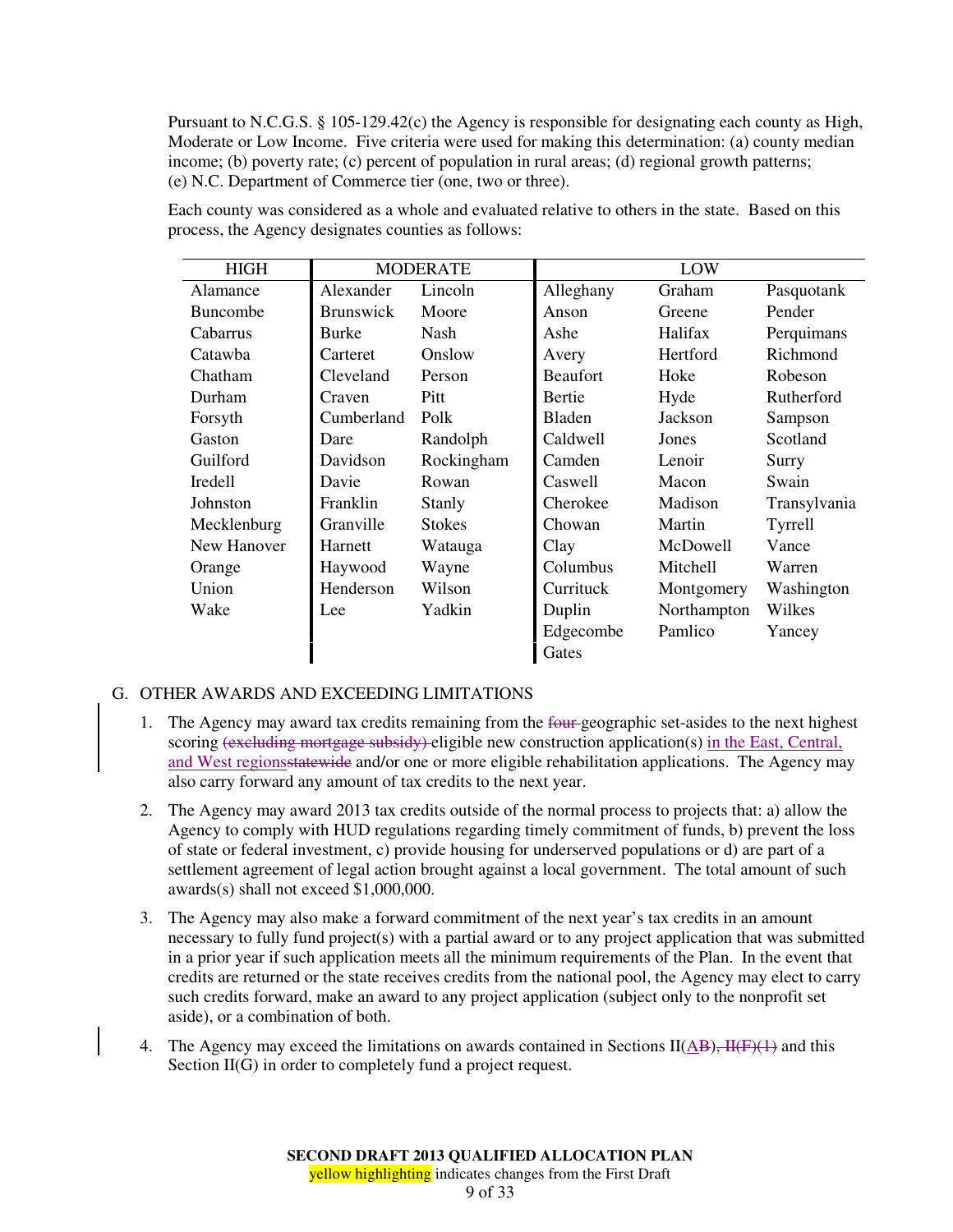# **III. DEADLINES, APPLICATION AND FEES**

## A. APPLICATION AND AWARD SCHEDULE

The following schedule will apply to the 2013 application process for  $9\%$  tTax eCredits and the first round of tax-exempt bond volume and  $4\%$  tTax eCredits. The Agency will announce the application schedule for a second round of bond volume and  $4\%$  tTax eCredits at a later time.

| January 2513           | Deadline for submission of preliminary applications (12:00 noon)                                            |
|------------------------|-------------------------------------------------------------------------------------------------------------|
| March 185              | Market analysts will mail studies to the Agency and aApplicants                                             |
| March 2846             | Notification of final site scores                                                                           |
| <b>April 8March 26</b> | Deadline for market-related project revisions                                                               |
| April 152              | Deadline for the Agency and aApplicant to receive a hard copy of the revised market<br>study, if applicable |
| May 1744               | Deadline for full applications (12:00 noon)                                                                 |
| August                 | Notification of tax credit awards                                                                           |

The Agency reserves the right to change the schedule to accommodate weather events or other unforeseen circumstances.

## B. APPLICATION, ALLOCATION, MONITORING AND PENALTY FEES

- 1. All aApplicants are required to pay a nonrefundable fee of \$5,54020 at the submission of the preliminary application. This fee covers the cost of the market study or physical needs assessment and a \$1,24020 preliminary application processing fee (which will be assessed for every electronic application submitted). The Agency may charge additional fee(s) to cover the cost of direct contracting with other providers (such as appraisers).
- 2. All aApplicants are required to pay a nonrefundable processing fee of \$1, 24020 upon submission of the full application.
- 3. Entities receiving tax credit awards, including those involving tax-exempt bond volume, are required to pay a nonrefundable allocation fee equal to 0.7068% of the project's total qualified basis.
- 4. The allocation fee will be due at the time of either the carryover allocation or bond volume award. Failure to return the required documentation and fee by the date specified may result in cancellation of the allocation. The Agency may assess other fees for additional monitoring responsibilities.
- 5. Owners must pay a monitoring fee of \$78060 per unit (includes all units, qualified, unrestricted and employee) prior to issuance of the project's IRS Form 8609.
- 6. If expenses for legal services are incurred by the Committee or Agency to correct mistakes of the Owner which jeopardize use of the tax credits, such legal costs will be paid by the Owner in the amount charged to the Agency or the Committee.
- 7. The Agency may assess aApplicants or owners a fee of up to \$2,000 for each instance of failure to comply with a written requirement, whether or not such requirement is in the Plan. The Agency will not process applications or other documentation relating to any Principal who has an outstanding balance of fees owed; such a delay in processing may result in disqualification of application(s).
- 8. The Agency will assess \$1,500 for closing a state tax credit loan and \$2,000 for an RPP closing.

## C. APPLICATION PROCESS AND REQUIREMENTS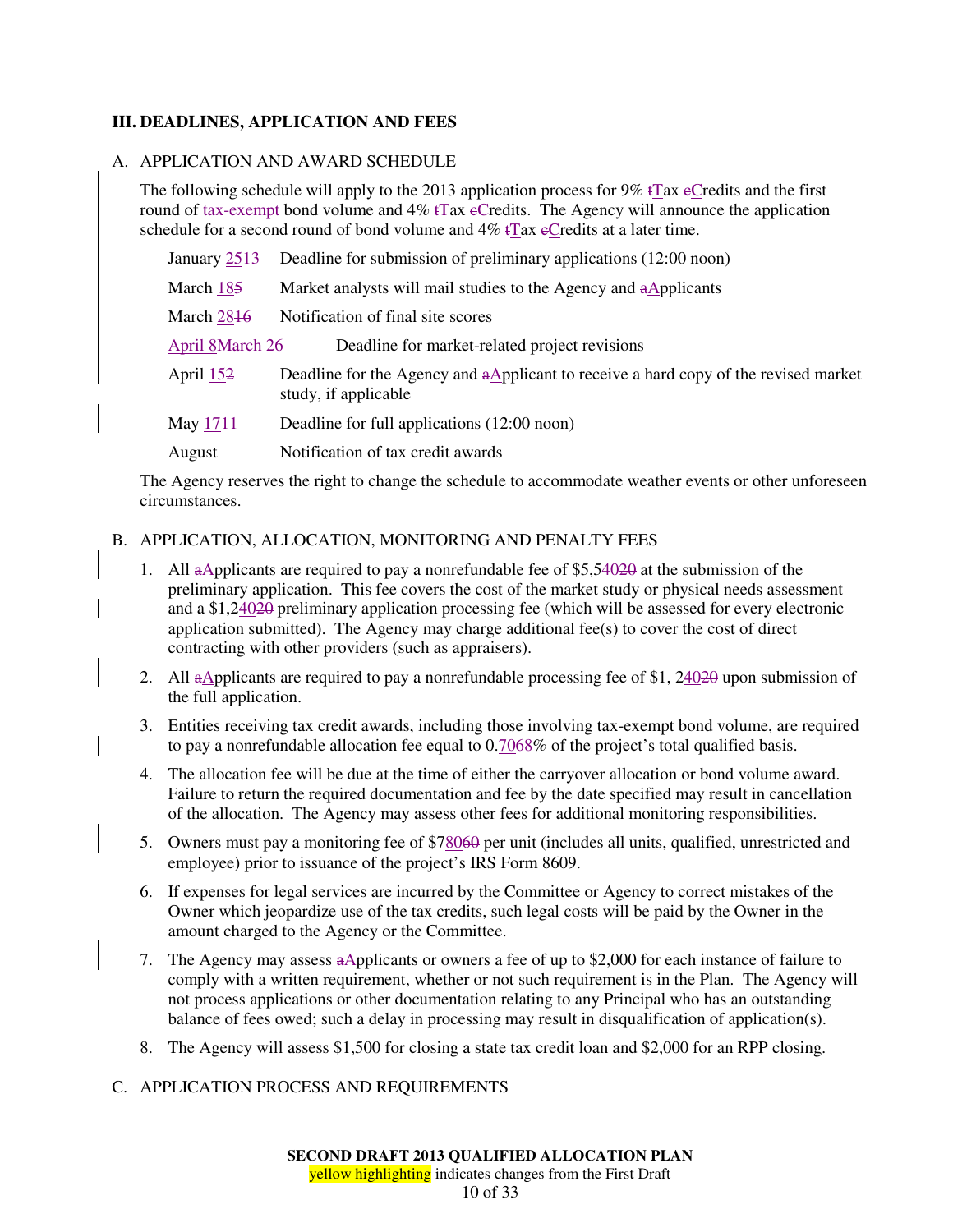- 1. The Agency may require aApplicants to submit any information, letter, or representation relating to Plan requirements or point scoring as part of the application process.
- 2. Any failure to comply with an Agency request under subsection  $(C)(1)$  above or any misrepresentation, false information or omission in any application document may result in disqualification of that application and any other involving the same owner(s), Principal(s), consultant(s) and/or application preparer(s). Any misrepresentation, false information or omission in the application document may also result in a revocation of a tax credit allocation.
- 3. The Agency may elect to treat applications involving more than one site, population type (family/elderly) or activity (new/rehabilitation) as separate for purposes of the Agency's application process. Each application would require a separate initial application fee. The Agency may allow such applications to be considered as one for the full application underwriting if all sites are secured by one permanent mortgage and are not intended for separation and sale after the tax credit allocation.
- 4. The Agency will notify the appropriate unit of government about the project after submission of the full application.
- 5. For each application one individual or validly existing entity must be identified as the aApplicant and execute the preliminary and full applications. An entity may be one of the following:
	- (a) corporation, including nonprofits,
	- (b) limited partnership, or
	- (c) limited liability company.

Only the identified aApplicant will have the ability to make decisions with regard to that application and be considered under Section IV(D)(1). The  $a\Delta$ pplicant may enter into joint venture or other agreements but the Agency will not be responsible for evaluating those documents to determine the relative rights of the parties. If the application receives an award the  $a\Delta$ pplicant must become a managing member or general partner of the ownership entity.

# **IV. SELECTION CRITERIA AND THRESHOLD REQUIREMENTS**

Applications must meet all applicable threshold requirements to be considered for award and funding. Scoring and threshold determinations made in prior years are not binding on the Agency for the 2013 cycle. [the following has moved to Section IV(E)(1)]Penalties and limitations for market-rate units will not apply for applications with a commitment for a grant or no-payment financing equal to at least the amount of foregone federal tax credit equity and state tax credits.

# A. SITE AND MARKET EVALUATION

The Agency will not accept a full application where the preliminary application does not meet all site and market threshold requirements.

## 1. SITE EVALUATION (MAXIMUM 60 POINTS)

- (a) General Site Requirements:
	- (i) Sites must be sized to accommodate the number and type of units proposed. The  $a\Delta$ pplicant or a Principal must have site control by the preliminary application deadline, which may be as evidenced by an option, contract or deed. The documentation of site control must include a plot plan.
	- (ii) Required zoning must be in place by the full application submission date, including special/conditional use permits, and any other discretionary land use approval required (includes all legislative or quasi-judicial decisions).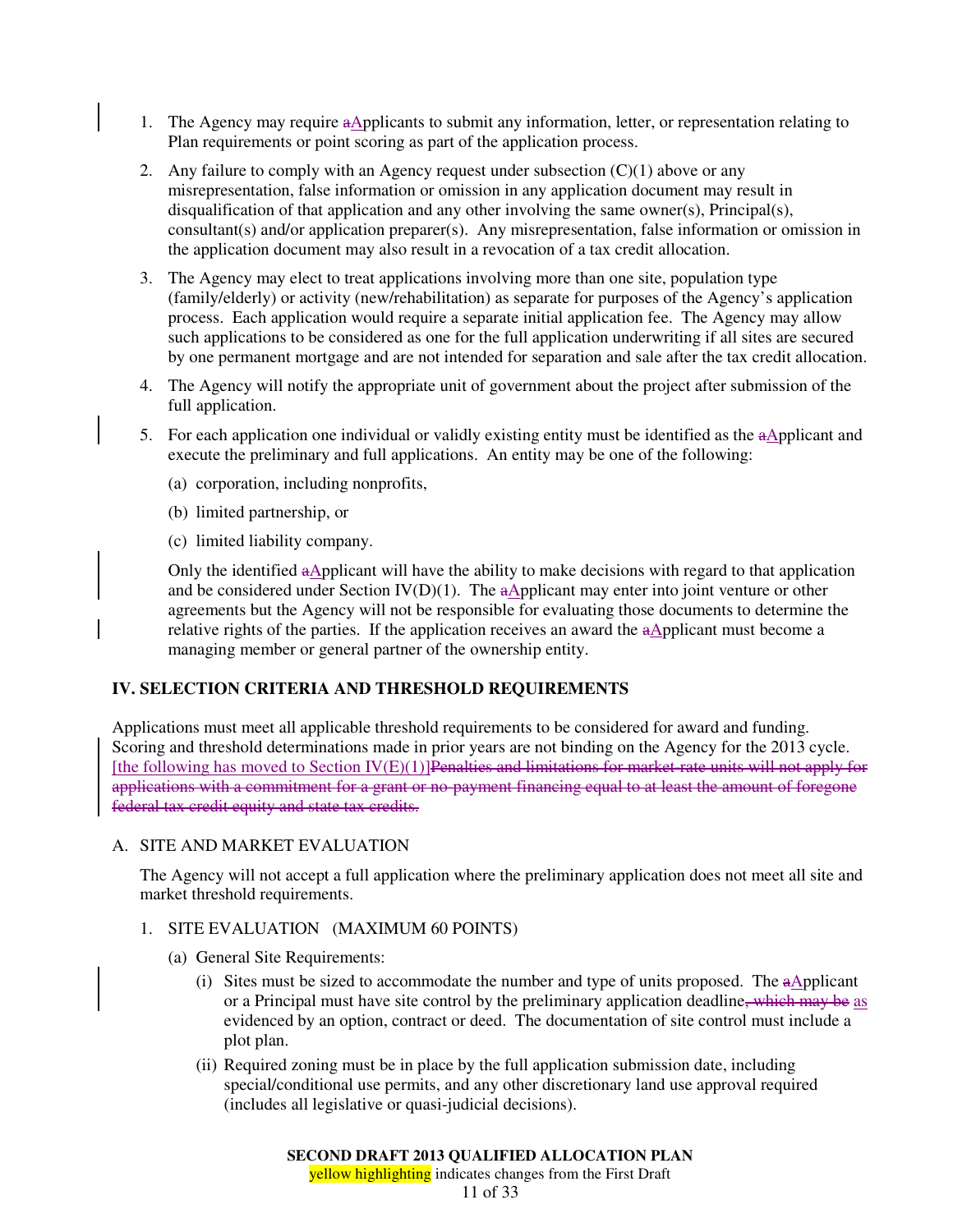- (iii) Utilities (water, sewer and electricity) must be available with adequate capacity to serve the site. Sites should be accessed directly by existing paved, publicly maintained roads. If not, it will be the owner's responsibility to extend utilities and roads to the site. In such cases, the aApplicant must explain and budget for such plans at the preliminary application stage and document the right to perform such work.
- (iv) In order to be eligible for RPP funds, the preliminary application must contain the Agency's "Notice of Real Property Acquisition" form.
- (b) Criteria for Site Score Evaluation:

Site scores will be based on the following factors. Each will also serve as a threshold requirement; the Agency may remove an application from consideration if the site is sufficiently inadequate in one of the categories.

- (i) NEIGHBORHOOD CHARACTERISTICS (MAXIMUM 18 POINTS)
	- Good: 18 points if structures within a Half Mile are well maintained or the site qualifies as a Redevelopment Project (see Section  $II(BE)(23)(b\bar{b}))$
	- Fair: 9 points if structures within a Half Mile are not well maintained and there are visible signs of deterioration
	- Poor: 0 points if structures within a Half Mile are Blighted or have physical security modifications (e.g. barbed wire fencing or bars on windows)

Half Mile: The half mile radius from the approximate center of the site (does not apply to Amenities below).

Blighted: A structure that is abandoned, deteriorated substantially beyond normal wear and tear, a public nuisance, or appears to violate minimum health and safety standards.

(ii) AMENITIES (MAXIMUM 27 POINTS)

Points will be determined according to the matrix below. The amenity must be open for business as of the preliminary application deadlinedate to be considered.

|                          | driving distance in miles |  |  |   |
|--------------------------|---------------------------|--|--|---|
|                          |                           |  |  |   |
| drocery<br>.             |                           |  |  | . |
| hopping or pharmacy<br>. |                           |  |  |   |

For example, an application will receive  $67$  points if the driving distance between the site and either Shopping or a pharmacy is greater than  $\frac{0.5}{1}$  miles but not more than  $\frac{1}{2}$  miles.

The driving distance will be the mileage as calculated by Google Maps and must be a drivable route as of the preliminary application deadline. The measurement will be from:

- the point closest to the site entrance to or from
- the point closest to the amenity entrance.

Driveways, access easements, and other distances in excess of 500 feet between the nearest residential building of the proposed project and road shown on Google Maps will be included in the driving distance. For scattered site projects, the measurement will be from the location with the longest driving distance(s).

The following establishments qualify as a Grocery:

| Aldı. | The Fresh Market   | Kroger      | Suner Kmart<br><del>ouver ixinan</del> |
|-------|--------------------|-------------|----------------------------------------|
| B1-L∩ | Harris '<br>Teeter | Lowes Foods | Super <sup>'</sup><br>Target           |
| Bloom | CίΑ                |             | Trader Joe's                           |

yellow highlighting indicates changes from the First Draft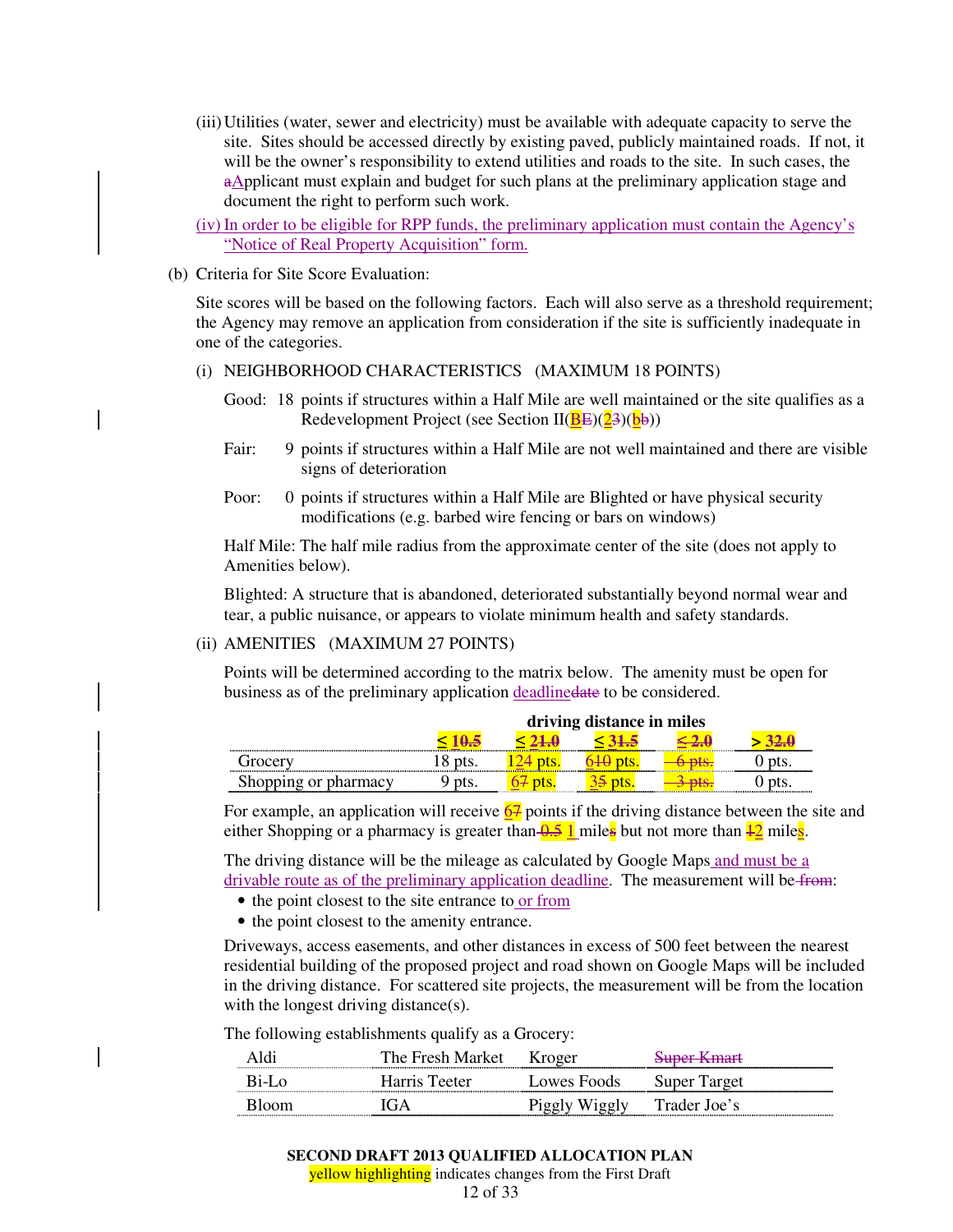|               |                | Red & White |                        |
|---------------|----------------|-------------|------------------------|
| Compare Foods | Ingle's Market | Sav-Mor     | <b>Walmart Express</b> |
| Earth Fare    | Just Save      | Save-A-Lot  | Walmart Super Center   |
| Food Lion     |                |             | Whole Foods            |

The following establishments qualify as Shopping:

| Big Lot's      | <b>Family Dollar</b> | Target        | Walmart                |
|----------------|----------------------|---------------|------------------------|
| Dollar General | K mart               | Super Target  | <b>Walmart Express</b> |
| Dollar Tree    | Roses <sup>2</sup>   | Super Walmart |                        |

To qualify as a pharmacy the establishment must have general merchandise items for sale.

# (iii) SITE SUITABILITY (MAXIMUM 15 POINTS)

6 points if there is no Incompatible Use, which includes the following activities,

conditions, or uses within the distance ranges specified:

Half Mile

- airports
- chemical or hazardous materials storage/disposal
- industrial or agricultural activities with environmental concerns (such as odors or pollution)
- commercial junk or salvage yards
- landfills currently in operation
- sources of excessive noise
- wastewater treatment facilities

A parcel or right of way within 500 feet containing any of the following:

- adult entertainment establishment
- electrical utility substation, whether active or not
- distribution facility
- factory or similar operation
- frequently used railroad tracks
- high traffic corridor
- jail or prison
- large swamp
- power transmission lines and tower
- 3 points if there are no negative features, design challenges, physical barriers, or other unusual and problematic circumstances that would impede project construction or adversely affect future tenants, including but not limited to: power transmission lines and towers, flood hazards, steep slopes, large boulders, ravines, year-round streams, wetlands, and other similar features (for adaptive reuse projects: suitability for residential use and difficulties posed by the building(s), such as limited parking, environmental problems or the need for excessive demolition)
- 3 points if the project would be visible to potential tenants using normal travel patterns and is within 500 feet of a building that is currently in use for residential, commercial, educational, or governmental purposes (excluding Blighted structures or Incompatible Uses)
- 3 points if traffic controls allow for safe and convenient access to the site; for example right turn only limited sight distance (blind curve) or having to cross three or more lanes of traffic going the same direction when exiting the site would not receive points.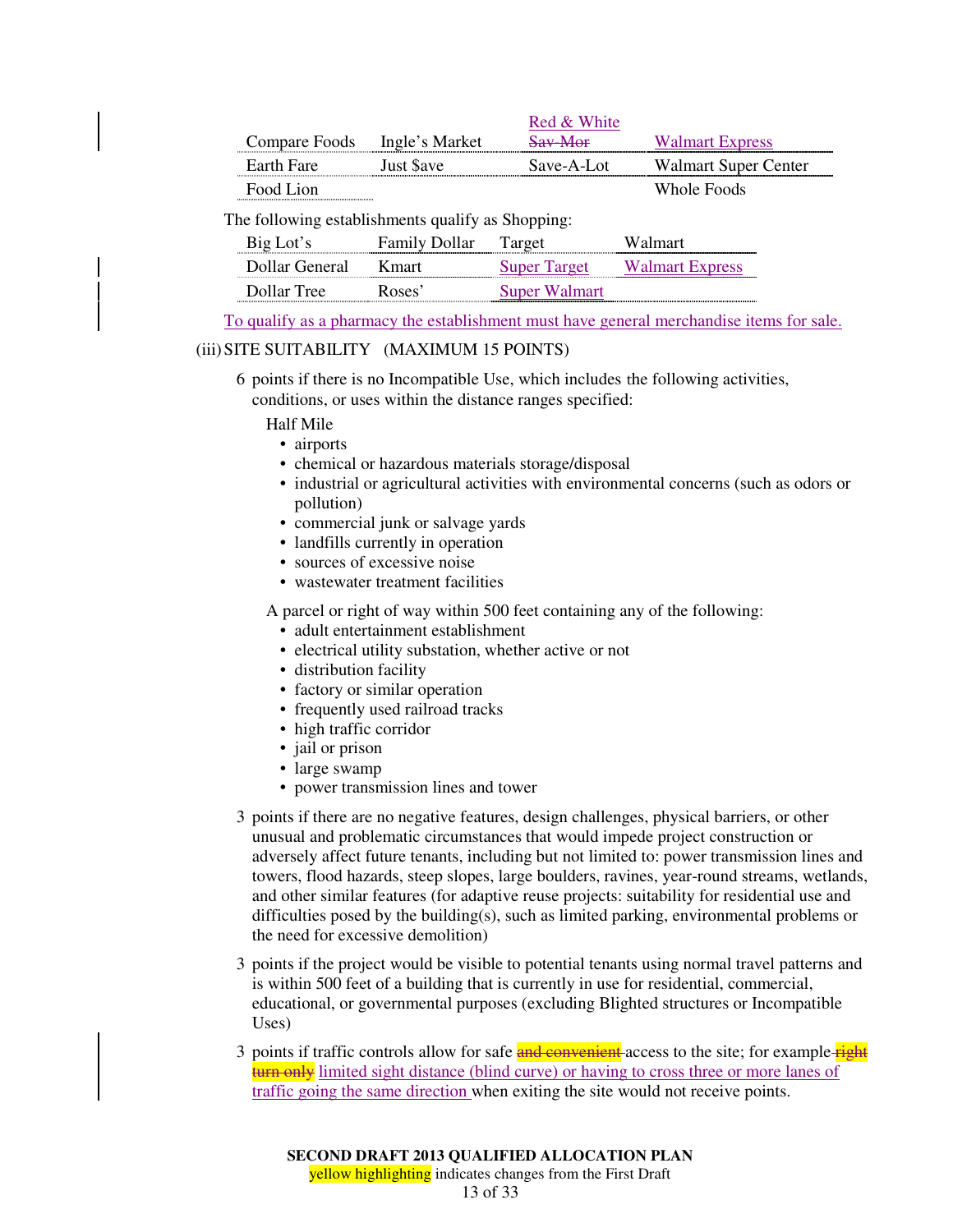### 2. MARKET ANALYSIS

The Agency will administer the market study process based on this Section and the terms of **Appendix A** (incorporated herein by reference).

- (a) The Agency will contract directly with market analysts to perform studies. Applicants may interact with market analysts and will have an opportunity to revise their project (unit mix, targeting). Any revisions must be submitted in writing to both the market analyst and to the Agency, following the schedule in Section  $III(A)$ , and will be binding on the aApplicant for the full application.
- (b) The Agency will limit the number of projects awarded in the same application round to those that it determines can be supported in the market.
- (c) The following four criteria are threshold requirements for new construction applications:
	- (i) the project's capture rate,
	- (ii) the project's absorption rate,
	- (iii) the vacancy rate at comparable properties (what qualifies as a comparable will vary based on the circumstances), and

(iv) the project's effect on existing or awarded properties with  $9\%$  tTax eCredits or Agency loans. Applicants may not increase rents or the number of units

(d) aAfter the deadline for completing market-related project revisions Applicants may not increase:

(i) rents, irrespective of a decrease in utility allowances,

(ii) the total number of units, or

(iii) the number of units in any bedroom type.

- (ed) The Agency is not bound by the conclusions or recommendations of the market analyst(s), and will use its discretion in evaluating the criteria listed in this subsection (A)(2).
- (fe) Projects may not give preferences to potential tenants based on:
	- (i) residing in the jurisdiction of a particular local government,
	- (ii) having a particular disability, or
	- (iii) being part of a specific occupational group (e.g. artists).

### B. RENT AFFORDABILITY

### 1. FEDERAL RENTAL ASSISTANCE

(a) Applicants proposing to convert tenant-based Housing Choice Vouchers (Section 8) to a project-based subsidy (pursuant to 24 CFR Part 983) must submit a letter from the issuing authority in a form approved by the Agency. Conversion of vouchers will be treated as a funding source under Section  $VI(B)(6)(d)$ ; a project will be ineligible for an allocation if it does not meet requirements set by the Agency as part of the application and award process. Such requirements may involve the public housing authority's (PHA's) Annual Plan, selection policy, and approval for advertising.

(b) Applicants must include a written agreement between the owner and all PHAs and Section 8 providers with jurisdiction inside the project's primary market area. The agreement must commit the PHAs to include the project in any listing of housing opportunities where households with tenant-based subsidies are welcome, and the project's management agent to actively seek referrals from the PHAs to apply for units at the proposed project. If one or more of the PHAs refuses to cooperate for any reason, an explanation must be submitted as well as a statement of commitment by the applicant to seek referrals from the PHA(s). This requirement does not apply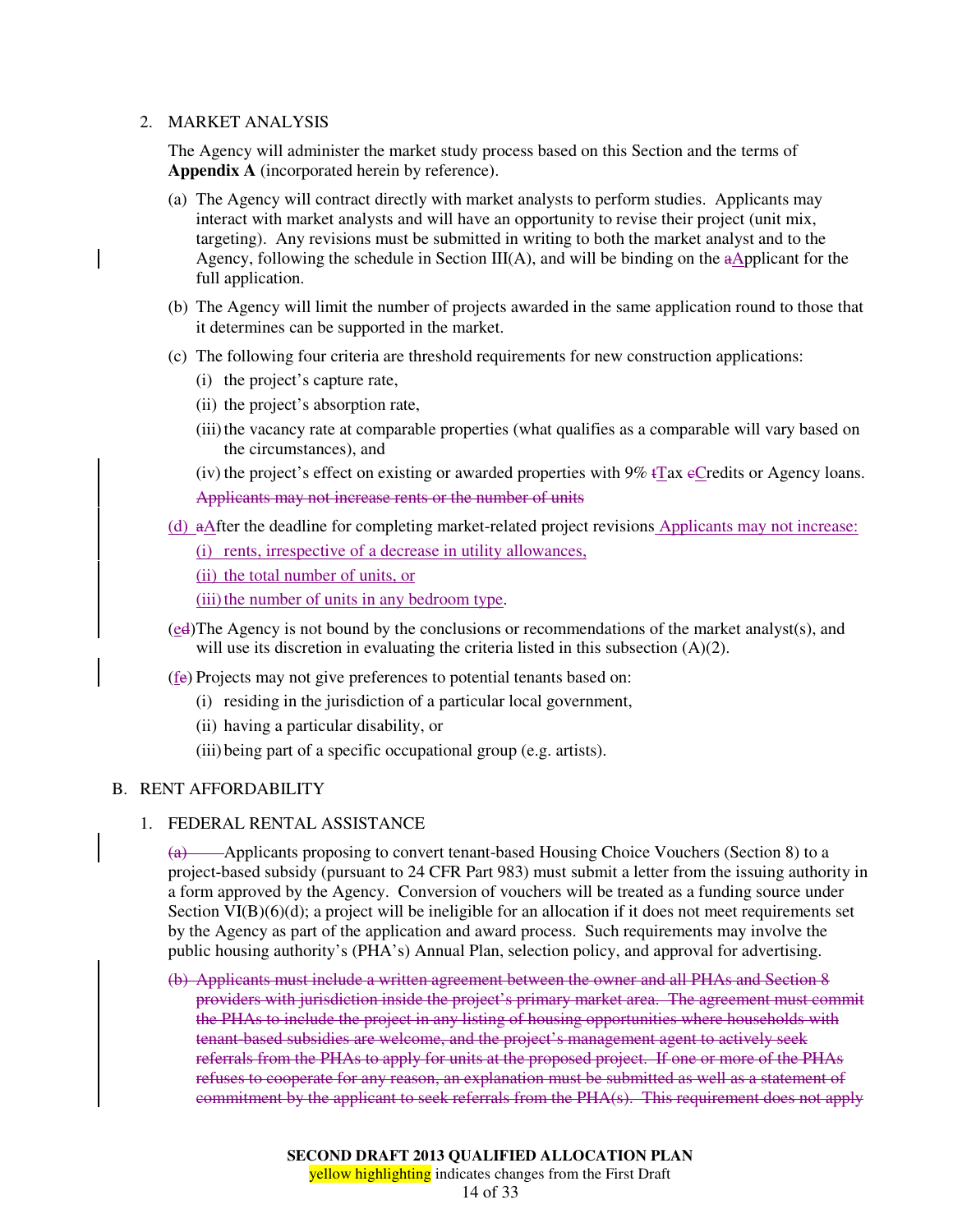to projects with rental assistance provided through RD or if one hundred percent (100%) of the units have project-based subsidy.

#### 2. MORTGAGE SUBSIDIES AND LEVERAGING (MAXIMUM 10 POINTS)

(a) Eligibility:

Only loans or grants from the following sources will qualify for points under this subsection (B)(2):

- (i) HOPE VI,
- (ii) Community Development Block Grant (CDBG) program funds,

(iii)HUD Section 202 or 811,

(iv) established local government housing development funds, and

(v) RD Section 515.

Other sources of funding may qualify PROVIDED THEY ARE APPROVED IN WRITING IN ADVANCE by the Agency prior to the preliminary application deadline. (Approval of a particular source in prior years does not meet this requirement.) Applications including marketrate units will be ineligible for points under subsection (B)(2) unless the total housing expense for all market-rate units are at least twenty percent (20%) higher than the maximum allowed for a unit at 60% area median income. Adjustments to the purchase price of the land by the seller, Agency loans, state credits and bond financing are not sources of mortgage subsidy.

(b) Required Terms:

In order to qualify for points under subsection (B)(2), loans must be listed as a source in the full application, comply with the requirements of Section VI(B)(6)(b), and have a term of at least twenty  $(20)$  years and an interest rate less than or equal to two percent  $(2\%)$ . See Section IV(C)(2) for a restriction on RPP loans for applications with local government financing.

(c) Metro Region:

Applications will earn points based on the total amount of qualifying funds committed per unit (excluding an employee/manager's unit), as described below:

| Funds/Unit                | <b>Points</b> |
|---------------------------|---------------|
| , UUU<br><del>J.UUU</del> |               |
| <del>.ww</del>            |               |
|                           |               |

The calculation includes all units and amounts will not be rounded up. The funds-to-unit ratio approved by the lending source determines the score. The amount provided by a local government will be reduced by the amount included in the project budget for any impact, tap, or related fees charged by that local government and the cost of land sold by that local government.

### 23. TENANT RENT LEVELS (MAXIMUM 5 POINTS)

The application may earn points under one of the following scenarios:

- (a) If the project is in a High Income county:
	- Five (5) points will be awarded if at least twenty-five percent (25%) of qualified low-income units will be affordable to and occupied by households with incomes at or below thirty percent (30%) of county median income.
	- Two (2) points will be awarded if at least fifty percent (50%) of qualified low-income units will be affordable to and occupied by households with incomes at or below forty percent (40%) of county median income.

(The two options for point scoring in this subsection are mutually exclusive.)

#### **SECOND DRAFT 2013 QUALIFIED ALLOCATION PLAN**

yellow highlighting indicates changes from the First Draft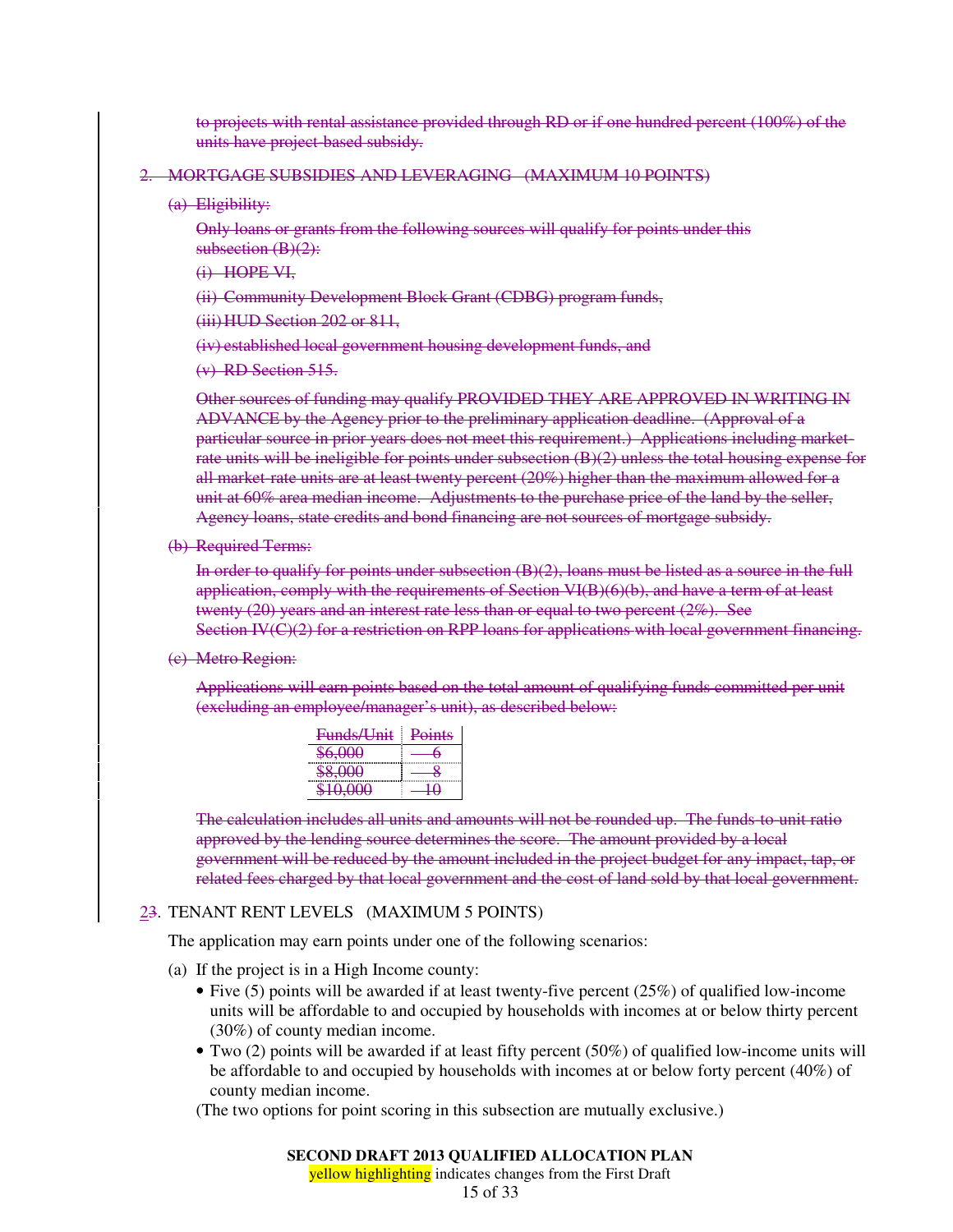- (b) If the project is in a Moderate Income county:
	- Five (5) points will be awarded if at least twenty-five percent  $(25%)$  of qualified low-income units will be affordable to and occupied by households with incomes at or below forty percent (40%) of county median income.
	- Two (2) points will be awarded if at least fifty percent (50%) of qualified low-income units will be affordable to and occupied by households with incomes at or below fifty percent (50%) of county median income.

(The two options for point scoring in this subsection are mutually exclusive.)

- (c) If the project is in a Low Income county, five (5) points will be awarded for projects in which at least forty percent (40%) of qualified low-income units will be affordable to and occupied by households with incomes at or below fifty percent (50%) of county median income.
- (d) Five (5) points will be awarded if the application does not list the state tax credit as a funding source. This option is mutually exclusive with those in subsections (a), (b), and (c) above.
- Five (5) points will be awarded to applications for new construction tax-exempt bond projects that meet one of the following requirements:
	- at least twenty percent (20%) of total units will be affordable to and occupied by households with incomes at or below fifty percent (50%) of county median income, or
	- at least ten percent (10%) of total units will be affordable to and occupied by households with incomes at or below forty percent (40%) of county median income.

(The two options for point scoring in this subsection are mutually exclusive.)

## C. PROJECT DEVELOPMENT COSTS AND RPP LIMITATIONS

### 1. MAXIMUM PROJECT DEVELOPMENT COSTS (NEGATIVE 20 POINTS)

The Agency will assess negative points to applications listing more than the following in lines 5 and 6 of the Project Development Cost (PDC) description, as outlined in Chart A below. The point structure in Chart B will apply to the following:

- (a) all units are detached single family houses or duplexes,
- (b) serving persons with severe mobility impairments,
- (c) development challenges resulting from being within or adjacent to a central business district,
- (d) public housing redevelopment projects, or

(e) building(s) with both steel and concrete construction and at least four stories of housing. The per-unit amount calculation includes all items covered by the construction contract, building permits, Energy Star, certifications for green programs, and any other costs not unique to the specific proposal.

| <b>Chart A</b> | <b>Chart B</b> |
|----------------|----------------|
| $$60,000$ -10  | $$71,000$ -10  |
| $$69,000$ -20  | $$85,000$ -20  |

The Agency will review proposed costs for historic adaptive re-use projects and approve the amount during the application review process.

See Sections VI(B)(7), (8), and (9) for other cost restrictions.

### 2. RESTRICTIONS ON RPP AWARDS

(a) Projects requesting RPP funds must submit the Agency's "Notice of Real Property Acquisition" form with the preliminary application and may not:

yellow highlighting indicates changes from the First Draft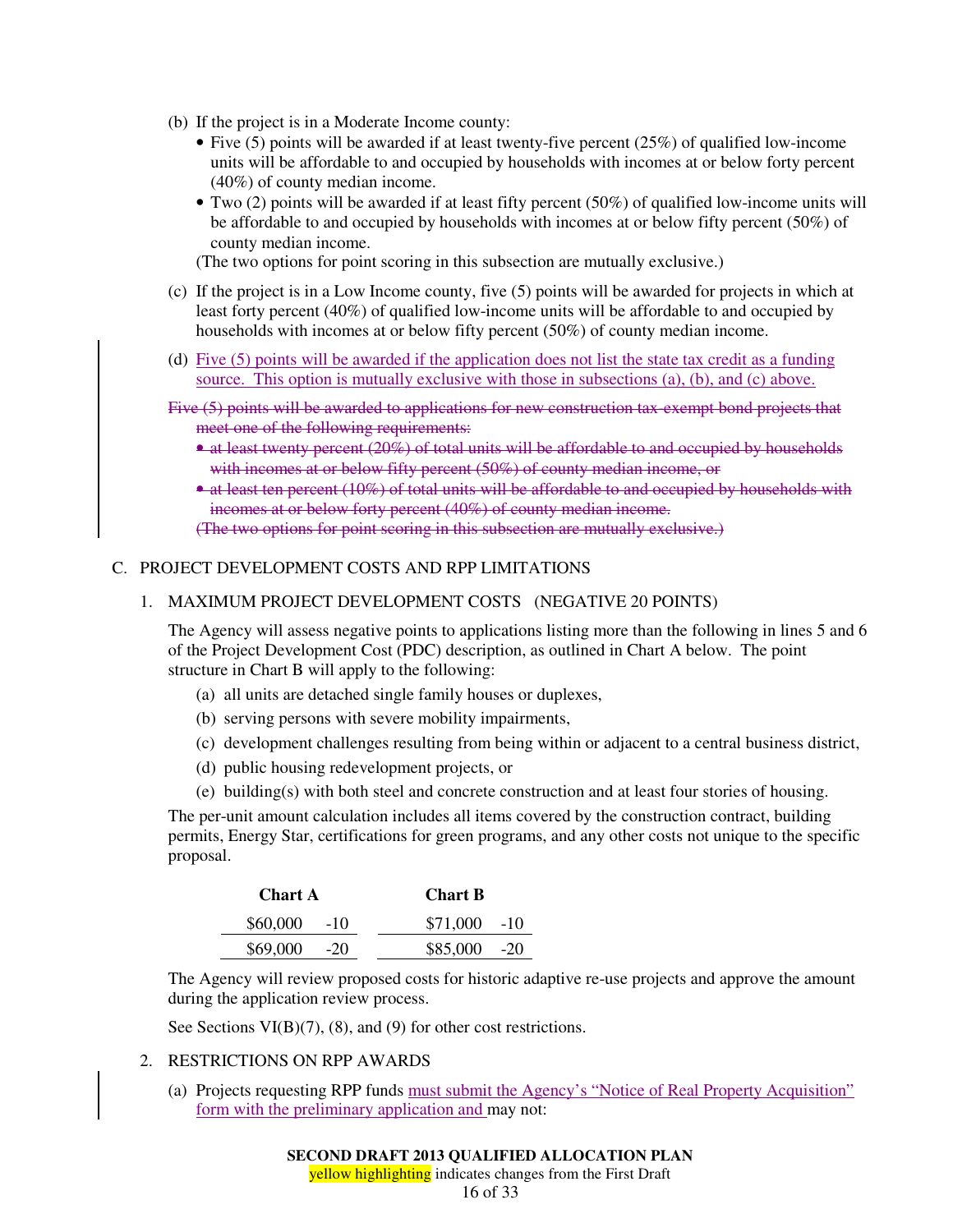- (i) request RPP  $\frac{1}{2}$  funds in excess of the following amounts per unit-\$15,000 in High Income counties; \$20,000 in Moderate Income counties; \$25,000 in Low Income counties,
- (ii) include market-rate units,
- (iii) involve Principals who have entered into a workout or deferment plan within the previous year for an RPP loan awarded after January 1, 20043,
- (iv) request less than \$150,000 or more than  $$1,0800,000$  per project, or
- (v) have a commitment of funds from a local government under terms that will result in more repayment than the RPP loan financing (see description in subsection  $(C)(2)(b)$  below).

The maximum award of RPP funds to any one Principal will be a total of \$1,600,000. Requesting an RPP loan may result in an application being ineligible under Section VI(B)(6)(d) if the Agency has inadequate funds.

(b) Projects may only request an RPP loan if the principal and interest payments for RPP and any local government financing will be equal to the anticipated net operating income divided by 1.15, less conventional debt service:

Repayment of RPP and local government loans  $= (NOI / 1.15)$  – conventional debt service.

The amount of repayment will be split between the RPP loan and local government lenders based on their relative percentage of loan amounts. For example:

| $RPP$ Loan $=$                     | \$400,000 |
|------------------------------------|-----------|
| local government loan = $$200,000$ |           |
|                                    |           |

|                                                                             | Year 1 Year 2 Year 3 Year 4     |  |
|-----------------------------------------------------------------------------|---------------------------------|--|
| Anticipated amount available for repayment \$10,000 \$8,000 \$6,000 \$4,000 |                                 |  |
| RPP principal and interest payments                                         | \$6,667 \$5,333 \$4,000 \$2,667 |  |
| local government P&I payments                                               | \$3,333 \$2,667 \$2,000 \$1,333 |  |

(c) Loan payments made to the  $a\Delta$ pplicant, any Principal, member or partner of the ownership entity, or any affiliate thereof, will be taken out of cash flow remaining after RPP payments.

#### D. CAPABILITY OF THE PROJECT TEAM

1. DEVELOPMENT EXPERIENCE (MAXIMUM 5 POINTS)

(a) In order to be eligible for an award of  $9\%$  Tax Credits, Aat least one Principal must have successfully developed, operated and maintained in compliance one  $9\%$  Tax Credit project in  $(1)$ North Carolina (excluding any Applicant eligible in the 2012 cycle by virtue of a waiver)lowincome housing tax credit project. The project must have been placed in service between December 1, 20065 and January 1, 2012<sub>1</sub>. (The Agency may waive this requirement for applicants with adequate experience in the North Carolina tax credit program.) Such Principal must:

- (i) be identified in the preliminary application as the a $\Delta$ pplicant under Section III(C)(5),
- (ii) become a general partner or managing member of the ownership entity, and
- (iii) remain responsible for overseeing the project and operation of the project for a period of two (2) years after placed in service.

The Agency will determine what qualifies as successful and who can be considered as involved in a particular project.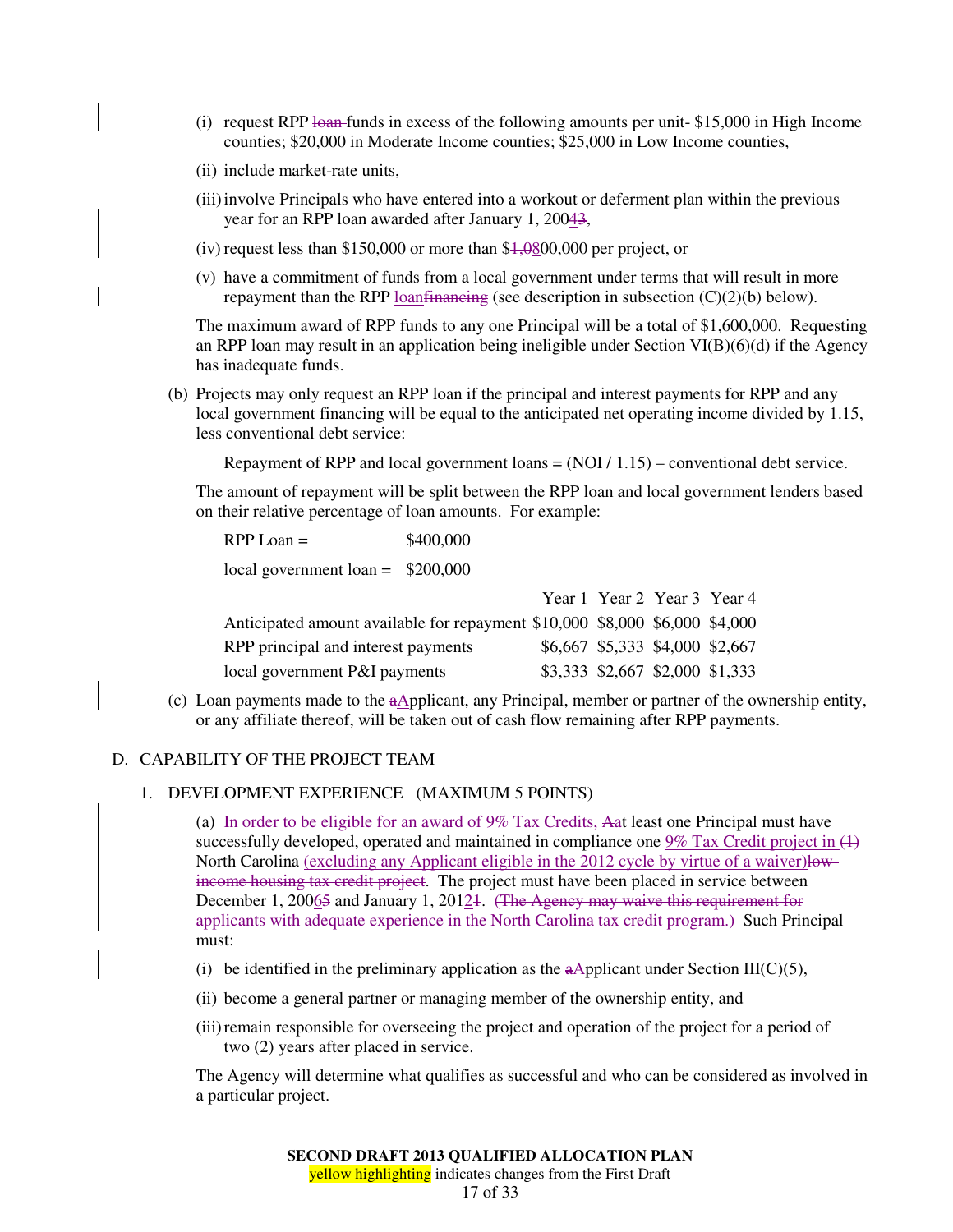- (b) All owners and Principals must disclose all previous participation in the low-income housing tax credit program. Additionally, owners and Principals that have participated in an out of state tax credit allocation may be required to complete an Authorization for Release of Information form.
- (c) The Agency reserves the right to determine that a particular development team does not meet the threshold requirement of subsection (D)(1)(a) due to differences between its prior work and the proposed project. Particularly important in this evaluation is the type of subsidy program used in the previous experience (such as tax-exempt bonds, RD).
- (d) Five (5) points will be awarded if the Principal meeting the eligibility requirement in subsection  $(D)(1)(a)$  either:
	- (i) was a Principal in ten awards of  $9\%$  tTax eCredits in North Carolina from 20065 through  $20124$ , or
	- (ii) has her/his/its principal office in North Carolina (see **Appendix J** for guidance).

In making this determination the Agency may consider **Appendix C** form(s) submitted in prior cycles.

## 2. MANAGEMENT EXPERIENCE

The management agent must have at least:

- (a) one similar tax credit project in their current portfolio, and
- (b) one staff person serving in a supervisory capacity with regard to the project who has been certified as a tax credit compliance specialist.

Such certification must be from an organization accepted by the Agency (refer to the list in **Appendix C**). None of the persons or entities serving as management agent may have in their portfolio a project with material or uncorrected non-compliance beyond the cure period. The management agent listed on the application must be retained by the ownership entity for at least two (2) years after project completion, unless the agent is guilty of specific nonperformance of duties.

## 3. PROJECT TEAM DISQUALIFICATIONS

The Agency may disqualify any owner, Principal or management agent, who:

- (a) has been debarred or received a limited denial of participation in the past ten years by any federal or state agency from participating in any development program;
- (b) within the past ten years has been in a bankruptcy, an adverse fair housing settlement, an adverse civil rights settlement, or an adverse federal or state government proceeding and settlement;
- (c) has been in a mortgage default or arrearage of three months or more within the last five years on any publicly subsidized project;
- (d) has been involved within the past ten years in a project which previously received an allocation of tax credits but failed to meet standards or requirements of the tax credit allocation or failed to fulfill one of the representations contained in an application for tax credits;
- (e) has been found to be directly or indirectly responsible for any other project within the past five years in which there is or was uncorrected noncompliance more than three months from the date of notification by the Agency or any other state allocating agency;
- (f) interferes with a tax credit application for which it is not an owner or Principal at a public hearing or other official meeting;
- (g) has outstanding flags in HUD's national 2530 National Participation system;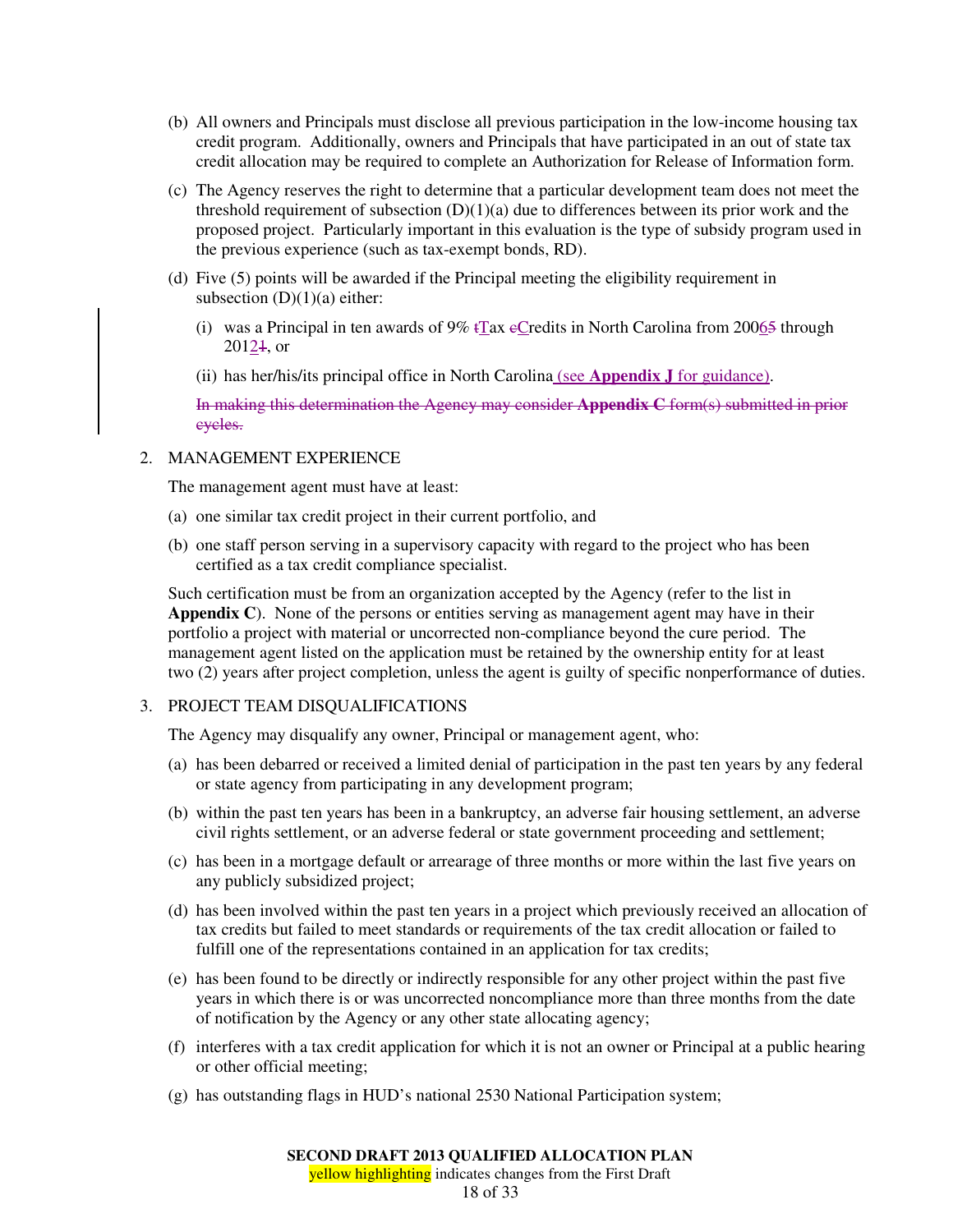- (h) has been involved in any project awarded  $9\%$  tTax eCredits in 2012+ for which either the equity investment has not closed as of the full application deadline or the "10% test" has not been met;
- (i) has been involved in any project awarded tax credits after 2000 where there has been a change in general partners or managing members during the last five years that the Agency did not approve in writing beforehand;
- (j) would be removed from the ownership of a project that is the subject of an application under the rehabilitation set-aside in the current cycle; or
- (k) is not in good standing with the Agency.

A disqualification under this subsection (D)(3) will result in the individual or entity involved not being allowed to participate in the 2013 cycle and removing from consideration any application where they are identified.

## E. UNIT MIX AND PROJECT SIZE

- 1. Ten (-10) points will be subtracted from any full application that includes market-rate units. This penalty will not apply where either, as of the full application,
	- $\bullet$  the rents for all market rate units are at least five percent (5%) higher than the maximum allowed for a unit at 60% AMI and the market study indicates that such rents are feasible, or
	- there is a commitment for a grant or no-payment financing equal to at least the amount of foregone federal tax credit equity and state tax credits.
- 2. New construction 9%  $\overline{\text{Tr}}$  ax  $\overline{\text{eC}}$  redit projects may not exceed one hundred and twenty (120) units.
- 3. New construction tax-exempt bond financed-projects may not exceed two hundred (200) units.
- 4. All projects must have at least twenty four (24) qualified low-income units.

The Agency reserves the right to waive the penalties and limitations in this Section IV(E) for proposals that reduce low-income and minority concentration, including public housing projects, and subsection (E)(2) for proposals that are within a transit station area as defined by the Charlotte Region Transit Station Area Joint Development Principles and Policy Guidelines or adaptive re-use projects where made necessary by the building(s) physical structure.

# F. SPECIAL CRITERIA AND TIEBREAKERS

1. ENERGY STAR

New construction residential buildings must comply with all Energy Star standards as defined in **Appendix B** (incorporated herein by reference). Adaptive re-use and rehabilitation projects must comply to the extent doing so is economically feasible and as allowed by historic preservation rules.

## 2. GENERAL CONTRACTOR (MAXIMUM 2 POINTS)

Two (2) points will be awarded if the general contractor listed in the full application has its principal office in North Carolina (see **Appendix J** for guidance).

# 3. UNITS FOR THE MOBILITY IMPAIRED

Five percent (5%) of all units in new construction projects must meet the accessibility standards as defined in **Appendix B** (incorporated herein by reference). THESE UNITS ARE IN ADDITION TO MOBILITY IMPAIRED UNITS REQUIRED BY FEDERAL AND STATE LAW (INCLUDING BUILDING CODES). Units for the mobility impaired should be available to all tenants who would benefit from their design and are not necessarily reserved under the Targeting Plan requirements of subsection  $(F)(4)$ .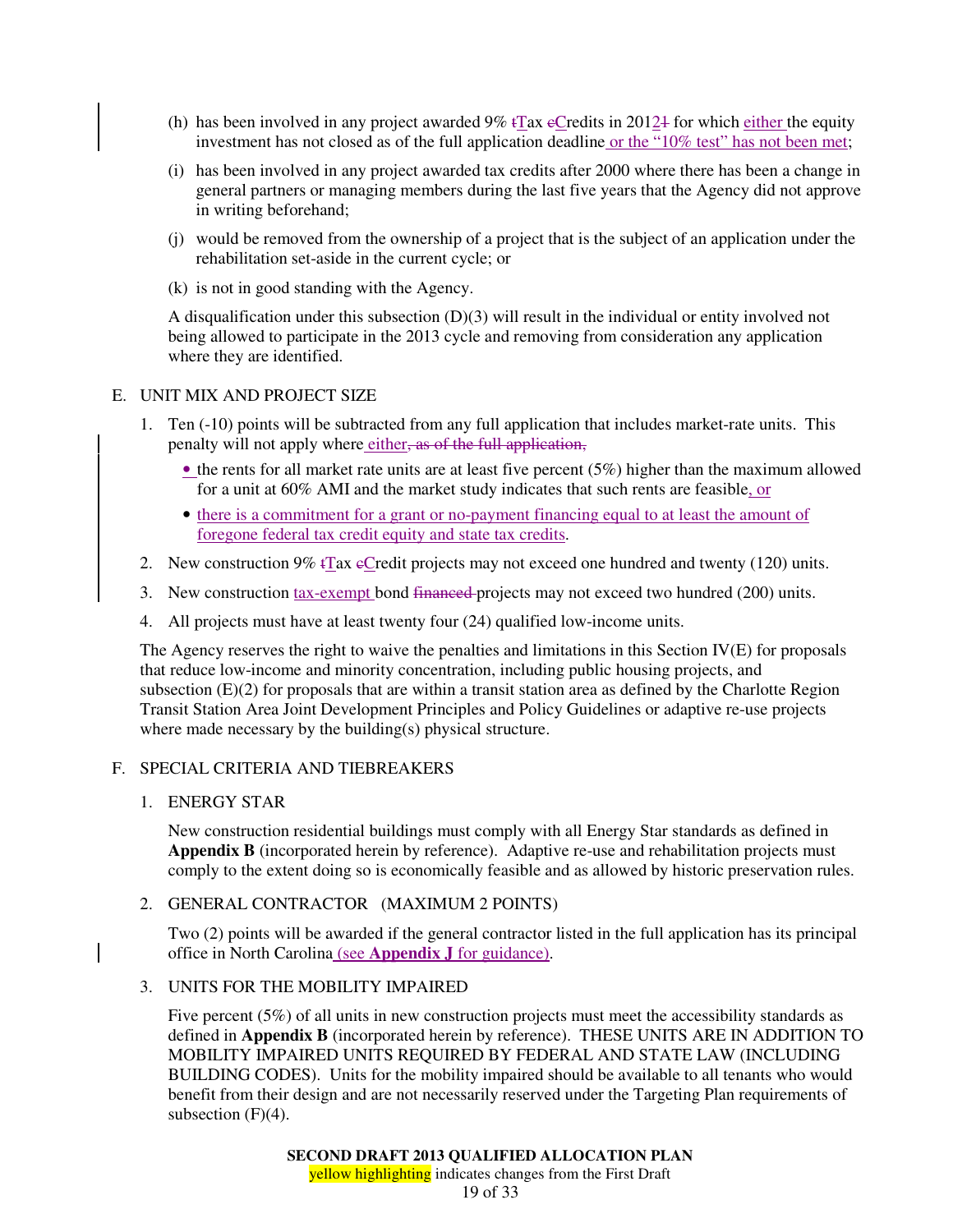### 4. TARGETING PLANS

All projects will be required to target ten percent (10%) of the total units to persons with disabilities or homeless populations. Projects with federal project-based rental assistance must target at least five (5) units regardless of size. Projects that are targeting units under this subsection are not required to provide onsite supportive services or a service coordinator.

Owners must demonstrate a partnership with a local lead agency and submit a Targeting Plan for review and certification by the N.C. Department of Health and Human Services (DHHS). At a minimum, Targeting Plans must include:

- (a) A description of how the project will meet the needs of the targeted tenants including access to supportive services, transportation, proximity to community amenities, etc.
- (b) A description of the experience of the local lead agency and their capacity to provide access to supportive services, and to maintain relationships with the management agent and community service providers for the duration of the compliance period.
- (c) A Memorandum of Understanding (MOU) between the developer(s), management agent and the lead local agency. The MOU will include-
	- (i) A commitment from the local lead agency to provide, coordinate and/or act as a referral agent to assure that supportive services will be available to the targeted tenants.
	- (ii) The referral and screening process that will be used to refer tenants to the project, the screening criteria that will be used, and the willingness of all parties to negotiate reasonable accommodations to facilitate the admittance of persons with disabilities into the project.
	- (iii) A communications plan between the project management and the local lead agency that will accommodate staff turnover and assure continuing linkages between the project and the local lead agency for the duration of the compliance period.
- (d) Certification that participation in supportive services will not be a condition of tenancy.
- (e) Agreement that for a period of ninety (90) days after certificate of occupancy, the required number of units for persons with disabilities will be held vacant other than for such population(s).
- (f) Agreement to maintain a separate waiting list for persons with disabilities and prioritizing these individuals for any units that may become vacant after the initial rent-up period, up to the required number of units.
- (g) Agreement to affirmatively market to persons with disabilities.
- (h) Agreement to include a section on reasonable accommodation in property management's application for tenancy.
- (i) Agreement to accept Section 8 vouchers or certificates (or other rental assistance) as allowable income as part of property management income requirement guidelines for eligible tenants and not require total income for persons with rental assistance beyond that which is reasonably available to persons with disabilities currently receiving SSI and SSDI benefits.
- (j) A description of how the project will make the targeted units affordable to persons with extremely low incomes. NOTE: Key Program assistance is only available to persons receiving income based upon a disability. Projects targeting units to non–disabled homeless populations or persons in recovery with only a substance abuse diagnosis must have an alternative mechanism to assure affordability.

The requirements of this subsection  $(F)(4)$  may be fully or partially waived to the extent the Agency determines that they are not feasible. A Targeting Plan template and other documents related to this subsection are included in **Appendix D** (incorporated herein by reference). Owners will agree to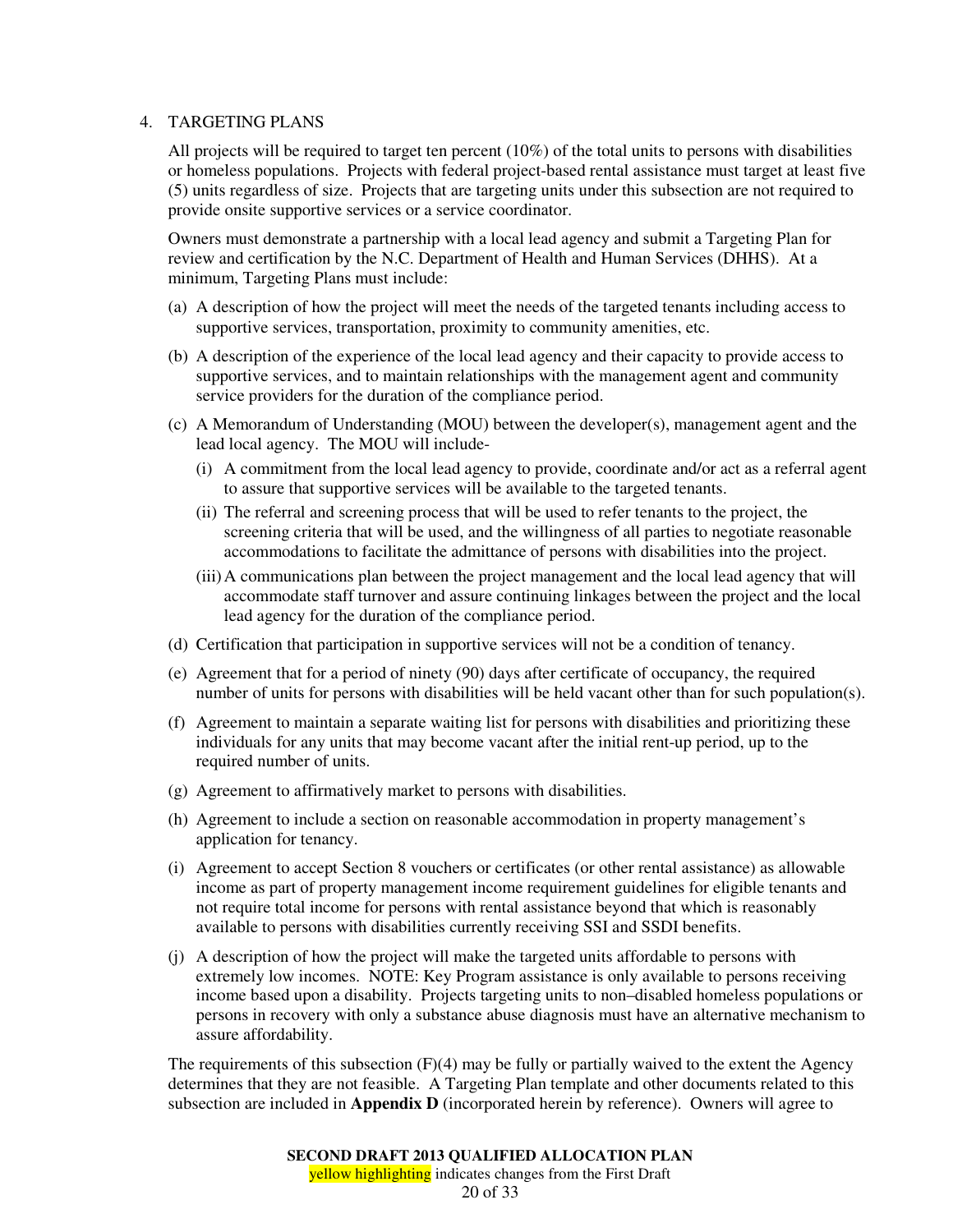complete the requirements of this subsection (F)(4) and **Appendix D** by the earlier of July 189, 20143 or four months prior to the project's placed in service date. (The Agency may set additional interim requirements.) This subsection (F)(4) does not apply to tax-exempt bond applications.

# 5. SECTION 1602 EXCHANGE PROJECTS (-40 POINT DEDUCTION)

The Agency may deduct up to forty (-40) points from any application if the aApplicant, any owner, Principal or affiliate thereof is also involved in a Section 1602 Exchange project with uncorrected material noncompliance.

### 6. TIEBREAKER CRITERIA

The following will be used to award tax credits in the event that the final scores of more than one project are identical.

First Tiebreaker: The project requesting the least amount of federal tax credits per unit based on the Agency's equity needs analysis.

Second Tiebreaker: Tenants with Children: Projects that can serve tenant populations with children. Projects will qualify for this designation if at least twenty-five (25%) of the units are three or four bedrooms. This tiebreaker will only apply where the market study shows a clear demand for this population (as determined by the Agency).

Third Tiebreaker: Tenant Ownership: Projects that are intended for eventual tenant ownership. Such projects must utilize a detached single family site plan and building design and have a business plan describing how the project will convert to tenant ownership at the end of the 30-year compliance period.

In the event that a tie remains after considering the above tiebreakers, the project requesting the least amount of federal tax credits will be awarded.

## G. DESIGN STANDARDS

All proposed measures must be shown in the application in order to receive points.

#### 1. THRESHOLD REQUIREMENTS

The minimum threshold requirements for design are found in **Appendix B** (incorporated herein by reference) and must be used for all projects receiving tax credits or RPP funding.

#### 2. CRITERIA FOR SCORE EVALUATION (MAXIMUM OF 30 POINTS)

The Agency will determine points based on the following criteria as applied to the site drawings submitted with the full application.

(a) Site Layout

The Agency will award up to five (5) points based on its evaluation of the site layout. The following characteristics will be considered.

- (i) The location of residential buildings in relation to parking, site amenities, community building, postal facilities and trash collection areas.
- (ii) The degree to which site layout ensures a low, controlled traffic speed through the project.
- (b) Quality of Design and Construction

(The points in this subsection are mutually exclusive with Section  $IV(G)(2)(c)$  below.)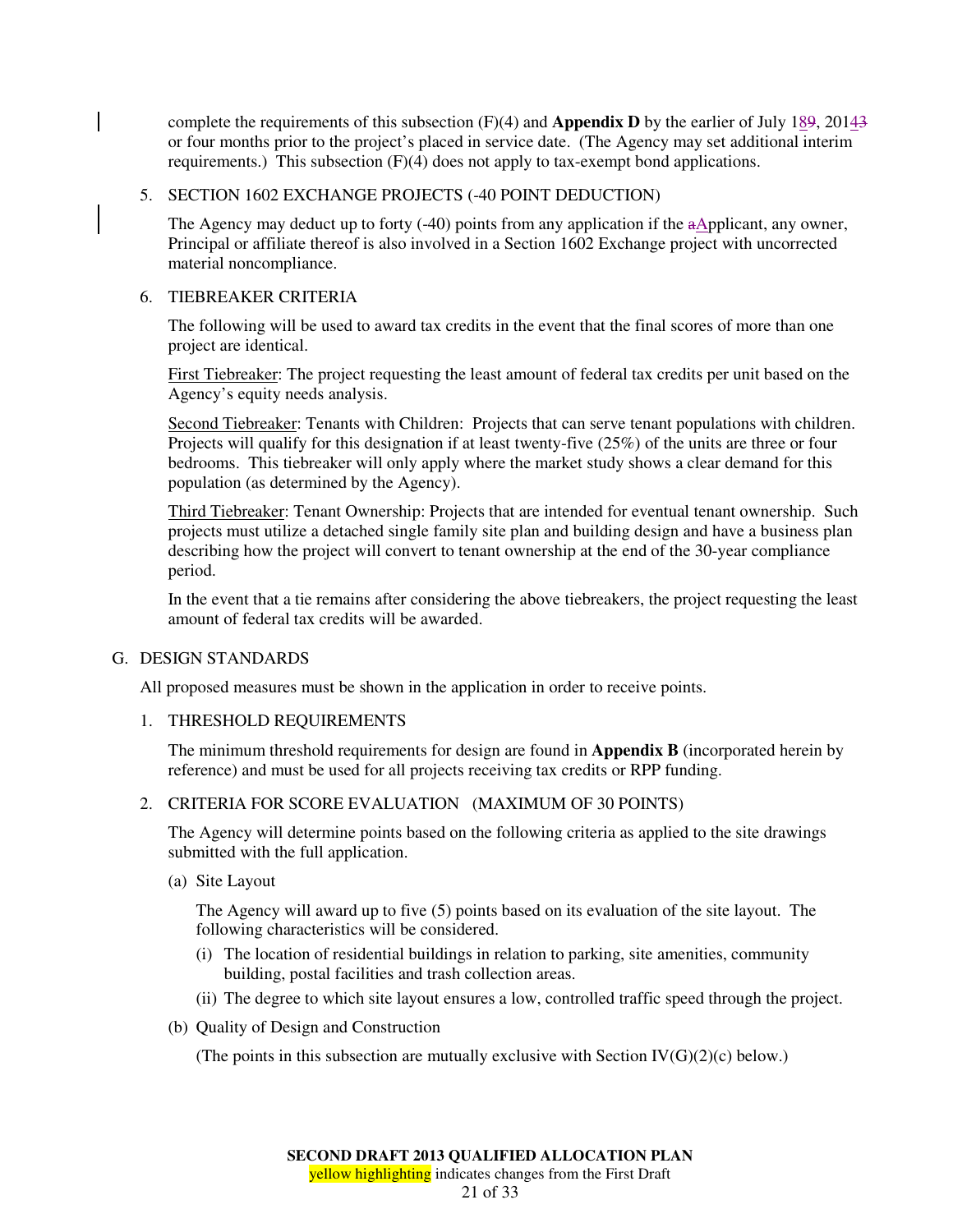The Agency will award up to twenty five (25) points for new construction projects based on its evaluation of the quality of the building design, and the materials and finishes specified. The following characteristics will be considered:

- (i) The extent to which the design uses multiple roof lines, gables, dormers and similar elements to break up large roof sections.
- (ii) The extent to which the design uses multiple types, styles, and colors of siding and brick veneer to add visual appeal to the building elevations.
- (iii) The level of detail that is achieved through the use of porches, railings, and other exterior features.
- (iv) Use of brick veneer or masonry products on building exteriors.
- (c) Adaptive Re-Use

(The points in this subsection are mutually exclusive with Section  $IV(G)(2)(b)$  above.)

The Agency will award up to twenty five (25) points based on the following characteristics:

- (i) The extent to which the building(s) fit with surrounding streetscape after adaptation or have problems with orientation, sightlines, bulk and scale.
- (ii) Aesthetics after adaptation.
- (iii) Presence of special design elements or architectural features that may not be physically or financially available if new construction was introduced on the same site.

## H. CRITERIA FOR SELECTION OF REHABILITATION PROJECTS

### 1. GENERAL THRESHOLD REQUIREMENTS

In order to be eligible for funding under Section  $II(AB)$ , a project must:

- (a) have either (i) received a tax credit allocation or (ii) federal project-based rental assistance for at least thirty percent (30%) of the total units,
- (b) have been placed in service on or before December 31, 19976,
- (c) require rehabilitation expenses in excess of \$15,000 per unit (as supported by a physical needs assessment conducted or approved by the Agency),
- (d) not have an acquisition cost in excess of sixty percent  $(60\%)$  of the total replacement costs,
- (e) not be feasible using tax-exempt bonds (as determined by the Agency),
- (f) not have received an Agency loan in the last five years,
- (g) not be deteriorated to the point of requiring demolition,
- (h) not have begun or completed a full debt restructuring under the Mark to Market process (or any similar HUD program) within the last five years, and
- (i) have total replacement costs of less than \$120,000 per unit, including all Agency-required rehabilitation work.

Rehabilitation expenses include hard construction costs directly attributable to the project, excluding costs for a new community building, as calculated using lines 2 through 7 (less line 6) in the PDC description.

2. THRESHOLD DESIGN REQUIREMENTS

In addition to the relevant sections of **Appendix B**, the Agency will require owners to complete the following as appropriate for their project.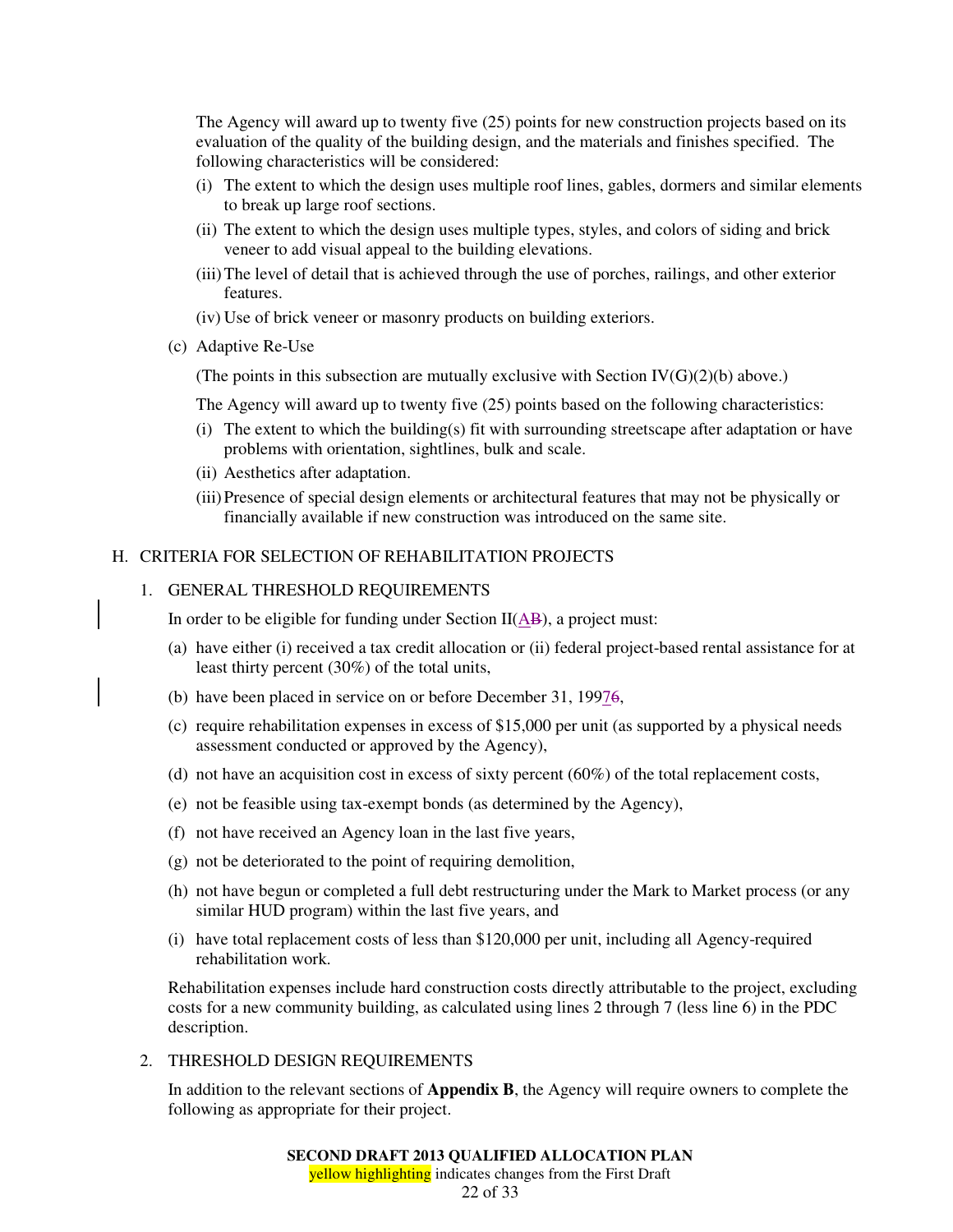- (a) Improve site amenities and common areas by upgrading or adding a freestanding community building, making repairs and additions to landscaping, adding new site amenities such as playgrounds, and repairing parking areas.
- (b) Improve building exteriors by replacing deteriorated siding, replacing aged roofing, adding gutters and downspouts, and adding new architectural features to improve appearance.
- (c) Upgrade unit interiors by replacing flooring, installing new cabinets and countertops, replacing damaged interior doors, replacing light fixtures, and repainting units.
- (d) Replace and upgrade mechanical systems and appliances including HVAC systems, water heaters and plumbing fixtures, electrical panels, refrigerators, and ranges.
- (e) Improve energy efficiency by replacing inefficient doors and windows, adding additional insulation in attics, and upgrading the efficiency of mechanical systems and appliances.
- (f) Improve site and unit accessibility for persons with disabilities by making necessary alterations at common areas, alterations at single story ground floor units, adding or improving handicapped parking areas, and repairing or replacing sidewalks along accessible routes.

### 3. EVALUATION CRITERIA

The Agency will evaluate applications under Section  $II(\overline{AB})$  based on the following criteria, which are listed in order of importance. Each one will serve both to determine awards and as a threshold requirement; the Agency may remove an application from consideration if the proposal is sufficiently inadequate in any of the categories. For purposes of making awards, the Agency will not consider subsections (d) through  $(fg)$  below if the outcome is determined by the criteria in subsections (a) through (c).

- (a) The Agency will give the highest priority to applications proposing to rehabilitate the state's most distressed federally subsidized existing housing, particularly buildings with accessibility or life, health and safety problems.
- (b) Applications will have a reduced likelihood of being awarded tax credits to the extent that the purpose is to subsidize an ownership transfer.
- (c) Shortcomings in the above criteria will be mitigated to the extent that a tax credit allocation is necessary to prevent (i) conversion of units to market rate rents or (ii) loss of government resources (including past, present and future investments).
- (d) The Agency will give priority to applications that have mortgage subsidy resources committed as part of the application.
- (e) Applications will have priority to the extent that the rehabilitation improvements are a part of a community revitalization plan or will benefit the surrounding community. However, projects in severely distressed areas will have a reduced likelihood of being awarded tax credits.
- (f) Applications will have a reduced likelihood of being awarded tax credits based on the number of tenants that would be permanently relocated (including market-rate).
- (g) While the rehabilitation set-aside is not subject to any regional set-aside, the Agency will consider the geographic distribution of this resource and will attempt to avoid a concentration of awards in any one area of the state.

## **V. ALLOCATION OF BOND CAP**

#### A. ORDER OF PRIORITY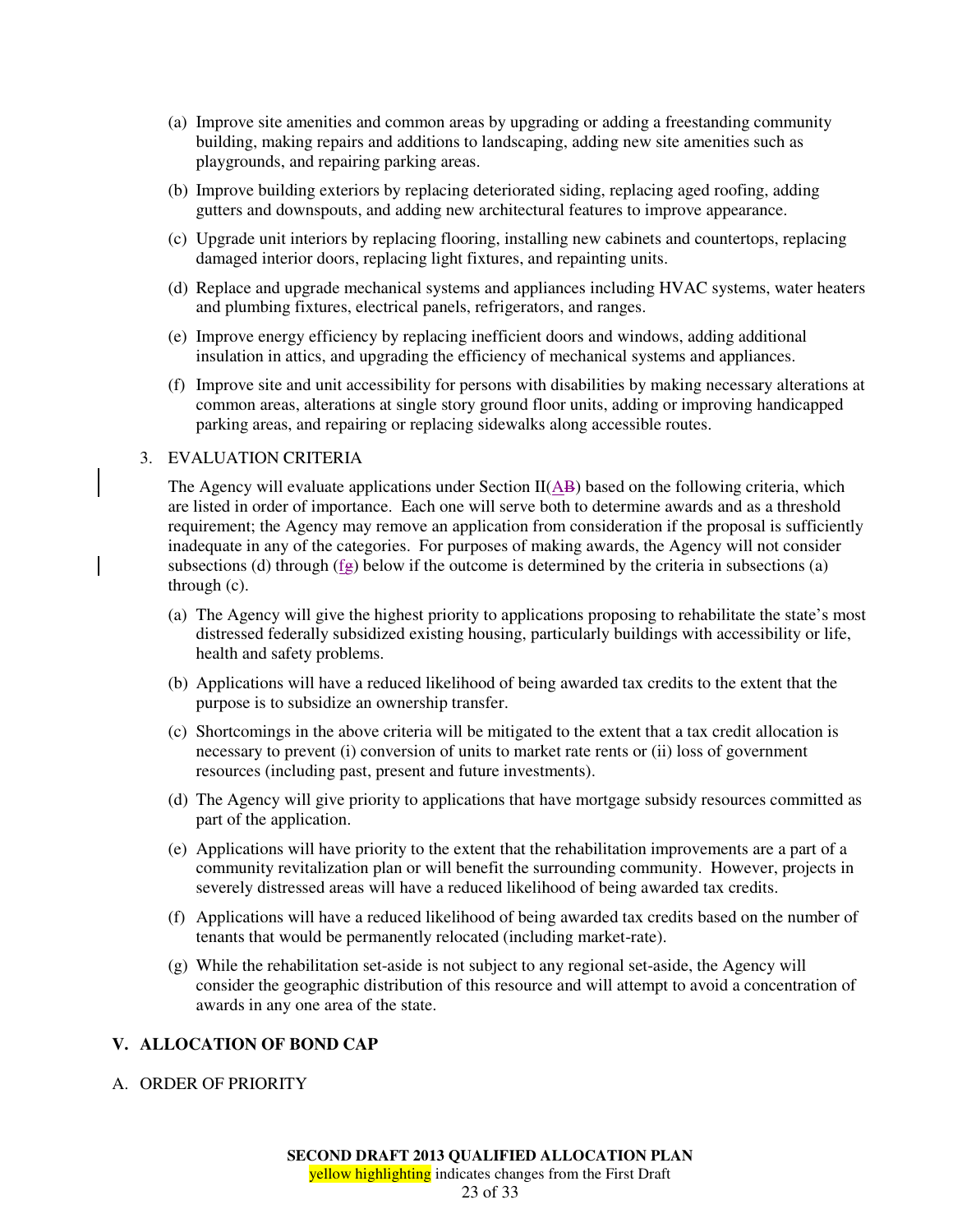The Committee will allocate the multifamily portion of the state's tax-exempt bond authority in the following order of priority:

- 1. Projects that serve as a component of an overall public housing HOPE VI revitalization effort.
- 2. Rehabilitation of existing rent restricted housing.
- 3. Rehabilitation of projects consisting of entirely market-rate units.
- 4. Adaptive reuse projects.
- 5. Other new construction projects.

Applications will only be allocated bond authority if there is enough remaining after awarding all eligible applications in higher priority levels. Within each category, applications seeking the least amount of authority per low-income unit will have priority.

## B. ELIGIBILITY FOR AWARD

Except as otherwise indicated, owners of projects with tax-exempt bonds and  $4\%$  Tax e $C$  redits must meet all requirements of the Plan. Even with an allocation of bond authority, projects must meet the threshold requirements to be eligible for tax credits.

- 1. All projects must meet one of the following requirements:
	- (a) at least ten percent (10%) of total units will be affordable to and occupied by households with incomes at or below fifty percent (50%) of county median income, or
	- (b) at least five percent (5%) of total units will be affordable to and occupied by households with incomes at or below forty percent (40%) of county median income.
- 2. Rehabilitation applications must:
	- (a) have been placed in service on or before December 31, 19976,
	- (b) require rehabilitation expenses in excess of \$10,000 per unit,
	- (c) not have an acquisition cost in excess of sixty percent  $(60\%)$  of the total replacement costs,
	- (d) not have begun or completed a full debt restructuring under the Mark to Market process (or any similar HUD program) within the last five years, and
	- (e) not be deteriorated to the point of requiring demolition.
- 3. The inducement resolution must be submitted with the full application.
- In order to be eligible for an award of tax-exempt bond volume, at least one Principal must have successfully developed, operated and maintained in compliance either one 9% Tax Credit project in North Carolina or two tax-exempt bond projects. The project(s) must have been placed in service between December 1, 2006 and January 1, 2012. Such Principal must:
	- be identified in the preliminary application as the Applicant under Section  $III(C)(5)$ ,
	- become a general partner or managing member of the ownership entity, and
	- remain responsible for overseeing the project and operation of the project for a period of two (2) years after placed in service.

The Agency will determine what qualifies as successful and who can be considered as involved in a particular project.

## **VI. GENERAL REQUIREMENTS**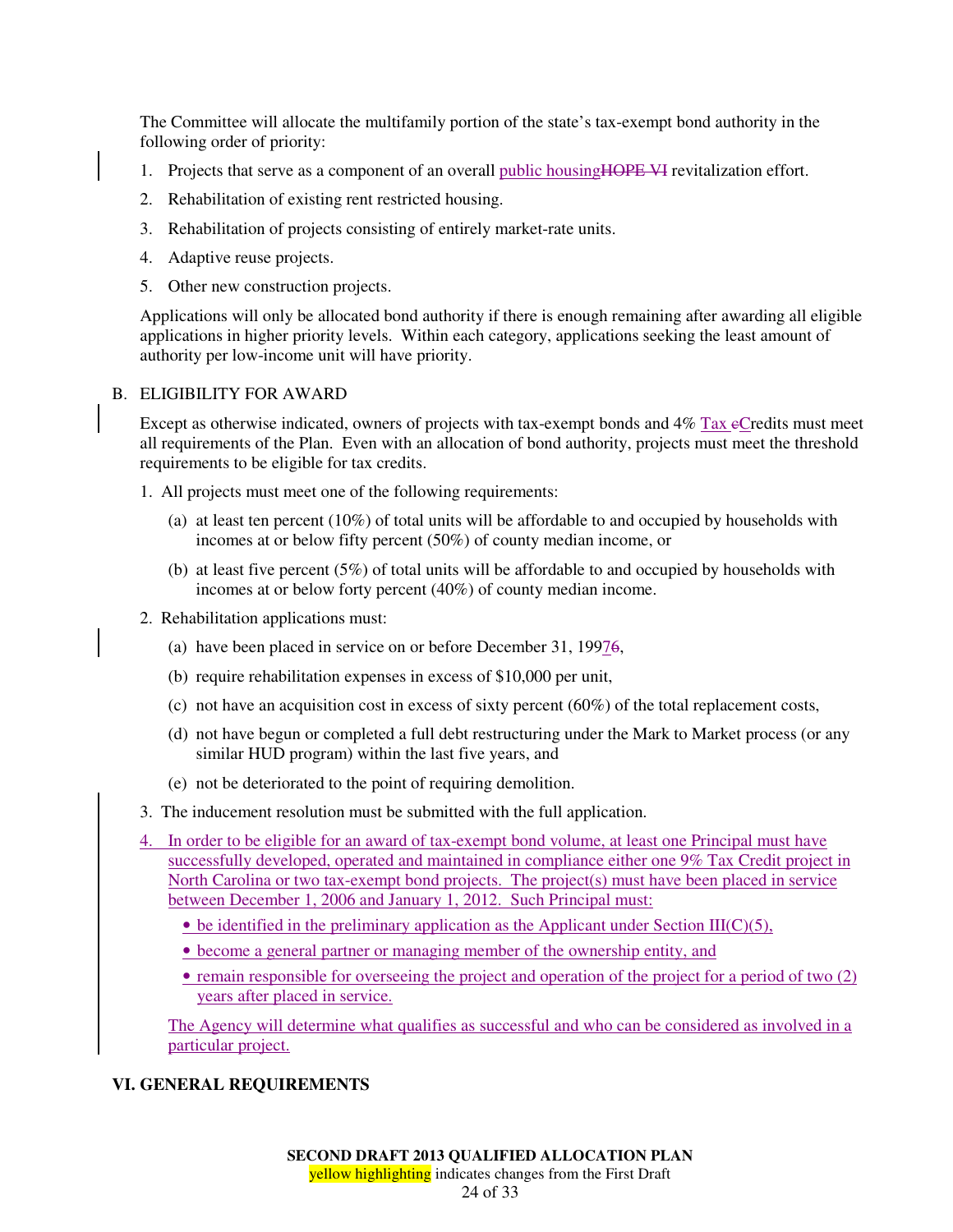### A. GENERAL THRESHOLD REQUIREMENTS FOR PROJECT PROPOSALS

### 1. PROJECTS WITH HISTORIC TAX CREDITS

Buildings either must be on the National Register of Historic Places or approved for the State Housing Preservation Office's study list at the time of the full application. Evidence of meeting this requirement should be provided.

### 2. NONPROFIT SET-ASIDE

For purposes of being considered as a nonprofit sponsored application under Section  $II(D)(1)(a)$ , at least one nonprofit entity (or, where applicable, its qualified corporation) involved in a project must:

- (a) be qualified under Section  $501(c)(3)$  or (4) of the Code,
- (b) materially participate, as defined under federal law, in the acquisition, development, ownership, and ongoing operation of the property for the entire compliance period,
- (c) have as one of its exempt purposes the fostering of low-income housing,
- (d) be a managing member or general partner of the ownership entity.

The Agency reserves the right to make a determination that the nonprofit owner is not affiliated with or controlled by a for-profit entity or entities other than a qualified corporation. There can be no identity of interest between any nonprofit owner and for-profit entity, other than a qualified corporation.

## 3. ENVIRONMENTAL HAZARDS

All projects involving use of existing structures must submit a hazardous material report which provides the results of testing for asbestos containing materials, lead based paint, Polychlorinated Biphenyls (PCBs), underground storage tanks, petroleum bulk storage tanks, Chlorofluorocarbons (CFCs), and other hazardous materials. The testing must be performed by professionals licensed to do hazardous materials testing. A report written by an architect or building contractor or developer will not suffice. A plan and projected costs for removal of hazardous materials must also be included.

## 4. APPRAISALS

The Agency will not allow the project budget to include more for land costs than the lesser of its appraised market value or the purchase price. Any project involving an existing structure or budgeting more than \$15,000 per acre toward land costs Applicants must submit with the full application a real estate "as is" appraisal that is a) dated no more than six (6) months from the full application deadline, b) prepared by an independent, state certified appraiser and c) complies with the Uniform Standards of Professional Appraisal Practice. The Agency may order an additional appraisal with costs to be paid by the aApplicant. Appraisals for rehabilitation and adaptive reuse projects must break out the land and building values from the total value.

#### 5. CONCENTRATION

Projects cannot be in areas of minority and low-income concentration (measured by comparing the percentage of minority and low-income households in the site's census tract with the community overall). The Agency may make an exception for projects in economically distressed areas which have community revitalization plans with public funds committed to support the effort.

# 6. DISPLACEMENT

For rehabilitation projects and in every other instance of tenant displacement, including temporary, the  $a\Delta$ pplicant must supply with the full application a plan describing how displaced persons will be relocated, including a description of the costs of relocation. The owner is responsible for all relocation expenses, which must be included in the project's development budget. Owners must also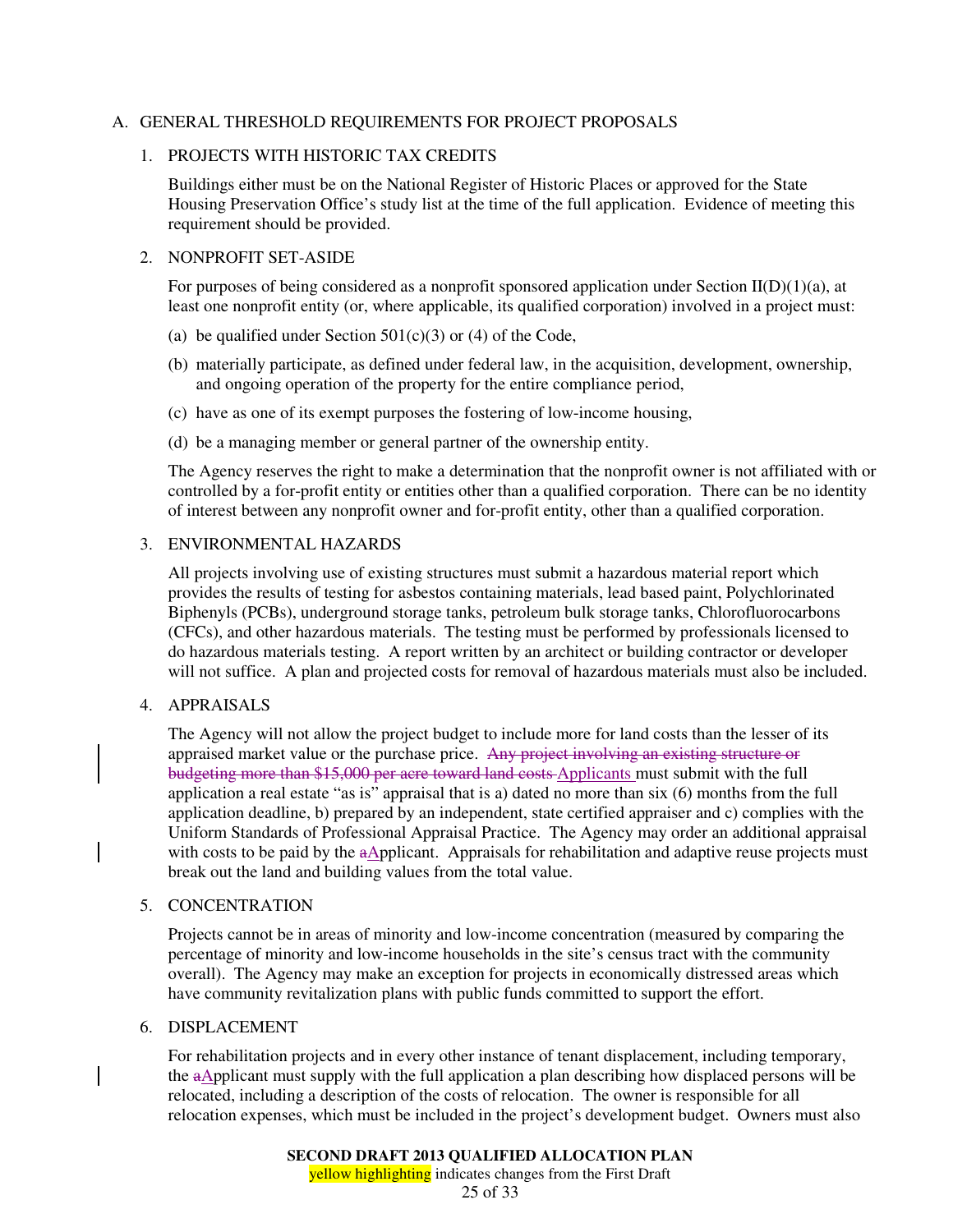comply with the Uniform Relocation Assistance and Real Property Acquisition Policies Act of 1970, as revised in 49 C.F.R. Part 24.

7. FEASIBILITY

The Agency will not allocate tax credits or RPP funding to applications that may have difficulty being completed or operated for the compliance period. Examples include projects that may not secure an equity investment or a Principal that has inadequate capacity to successfully carry out the development process.

### B. UNDERWRITING THRESHOLD REQUIREMENTS

The following minimum financial underwriting requirements apply to all projects. Projects that cannot meet these minimum requirements, as determined by the Agency, will not receive tax credits or RPP funding.

### 1. LOAN UNDERWRITING STANDARDS

- (a) Projects applying for tax credits only will be underwritten with rents escalating at two percent (2%) and operating expenses escalating at three percent (3%).
- (b) All projects will be underwritten assuming a constant seven percent (7%) vacancy and must reflect a 1.15 Debt Coverage Ratio (DCR) for twenty (20) years.
- (c) Applications requesting RPP funds may be required to comply with HOME program requirements, including 42 U.S.C. 12701 et seq., 24 C.F.R. Part 92 and all relevant administrative guidance. Projects awarded RPP funds must also comply with the RPP Guidelines in Appendix G.
- (d) The Agency may determine that the interest rate on a loan must be reduced where an application shows an excessive amount accruing towards a balloon payment.

### 2. OPERATING EXPENSES

- (a) New construction (excluding adaptive reuse): minimum of \$3,200 per unit per year not including taxes, reserves and resident support services.
- (b) Renovation (includes rehabilitation and adaptive reuse): minimum of \$3,400 per unit per year not including taxes, reserves and resident support services. For projects with RD loans, the operating expenses will be based upon the current RD approved operating budget.
- (c) The proposed management agent (or management staff if there is an identity of interest) must sign a statement (to be submitted with the full application) agreeing that the operating expense projections are reasonable.

## 3. EQUITY PRICING

- (a) The Agency will conduct a survey of tax credit equity investors to determine appropriate pricing assumptions. Projects will be underwritten using the greater of this amount and the  $a\Delta$ pplicant's projection. The Agency may also set a maximum price. The Agency will announce these amounts by the deadline for market analysts to mail studies. The tax credit rates used for underwriting will be those in effect for the months before the preliminary and full application deadlines.
- (b) Equity should be calculated net of any syndication fees. Bridge loan interest typically incurred by the syndicator to enable an up front payment of equity should not be charged to the project directly, but be reflected in the net payment of equity. Equity should be based on tax credits to be used by the investor(s), excluding those allocated to the Principals unless these entities are making an equity contribution in exchange for the tax credits.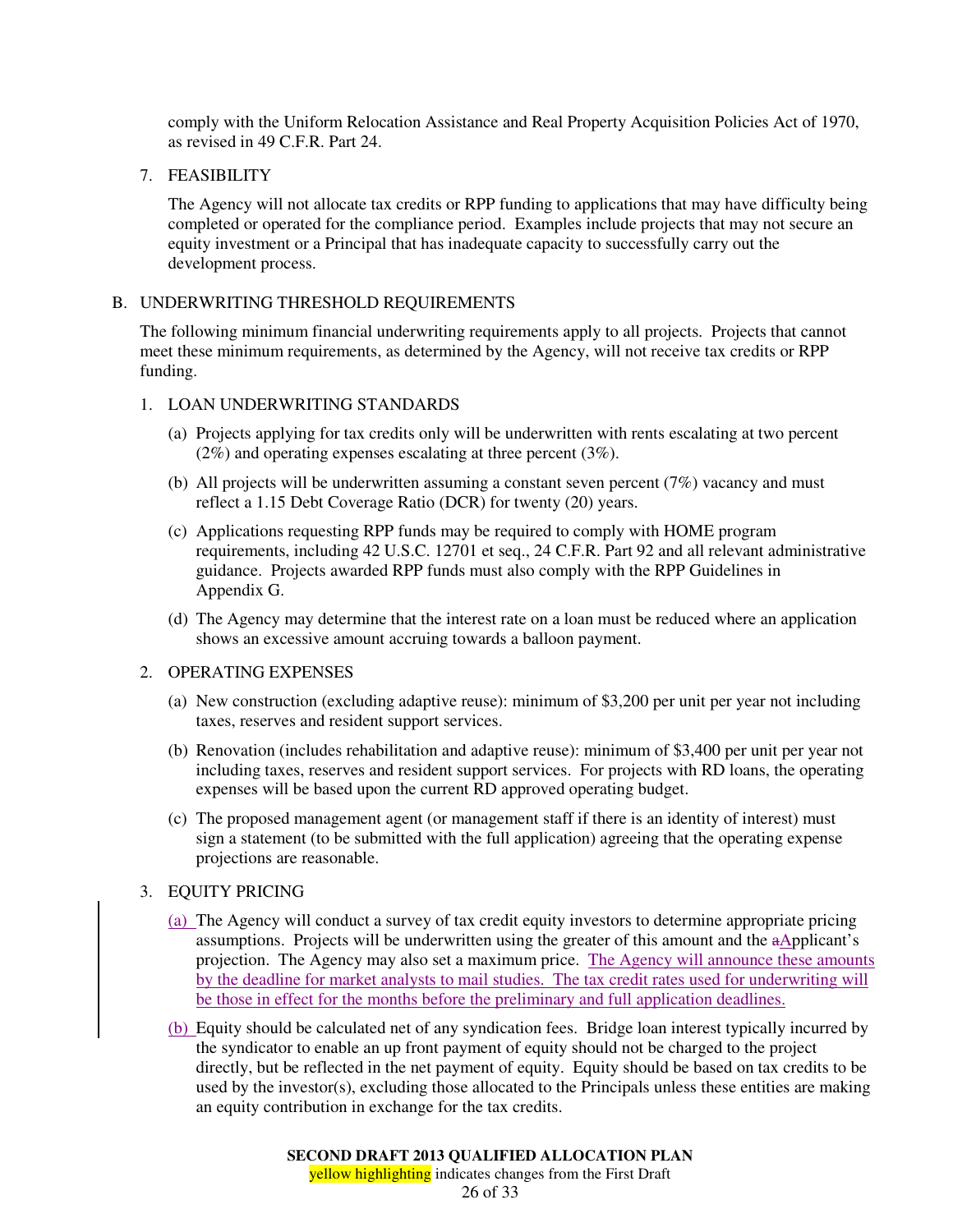### 4. RESERVES

(a) Rent-up Reserve: Required for all except tax-exempt bond financed projects. A reasonable amount must be established based on the projected rent-up time considering the market and target population, but in no event shall be less than \$300 per unit. These funds must be available to the management agent to pay rent-up expenses incurred in excess of rent-up expenses budgeted for in the PDC description. The funds are to be deposited in a separate bank account and evidence of such transaction provided to the Agency ninety (90) days prior to the expected placed in service date. All funds remaining in the rent-up reserve at the time the project reaches ninety-three (93%) occupancy must be transferred to the project replacement reserve account.

For those projects receiving loan funds from RD, the 2% initial operating and maintenance capital established by RD will be considered the required rent-up reserve deposit.

(b) Operating Reserve: Required for all projects except those receiving loan funds from RD. The operating reserve will be the greater of a) \$1,500 per unit or b) six month's debt service and operating expenses (four months for tax-exempt bond projects), and must be maintained for the duration of the low-income use period.

The operating reserve can be funded by deferring the developer fees of the project. If this method is utilized, the deferred amounts owed to the developer can only be repaid from cash flow if all required replacement reserve deposits have been made. For tax credit projects where no RPP loan applies, the operating reserve can be capitalized by an equity pay in up to one year after certificate of occupancy is received. This will be monitored by the Agency.

(c) Replacement Reserve: All new construction projects must budget replacement reserves of \$250 per unit per year. Rehabilitation and adaptive reuse projects must budget replacement reserves of \$350 per unit per year. The replacement reserve must be capitalized from the project's operations, escalating by four percent (4%) annually.

In both types of renovation projects mentioned above, the Agency reserves the right to increase the required amount of annual replacement reserves if the Agency determines such an increase is warranted after a detailed review of the project's physical needs assessment.

For those projects receiving RD loan funds, the required funding of the replacement reserve will be established, administered and approved by RD.

#### 5. DEFERRED DEVELOPER FEES

Developer fees can be deferred to cover a gap in funding sources as long as:

- (a) the entire amount will be paid within fifteen years and meets the standards required by the IRS to stay in basis,
- (b) the deferred portion does not exceed fifty percent (50%) of the total amount as of the full application, and
- (c) payment projections do not negatively impact the operation of the project.

Each of these will be determined by the Agency. Nonprofit organizations must include a resolution from the Board of Directors allowing such a deferred payment obligation to the project. The developer may not charge interest on the deferred amount in excess of the long term AFR.

### 6. FINANCING COMMITMENT

(a) For all projects proposing private permanent financing, a letter of intent is required. This letter must clearly state the term of the permanent loan is at least eighteen years, how the interest rate will be indexed and the current rate at the time of the letter, the amortization period, any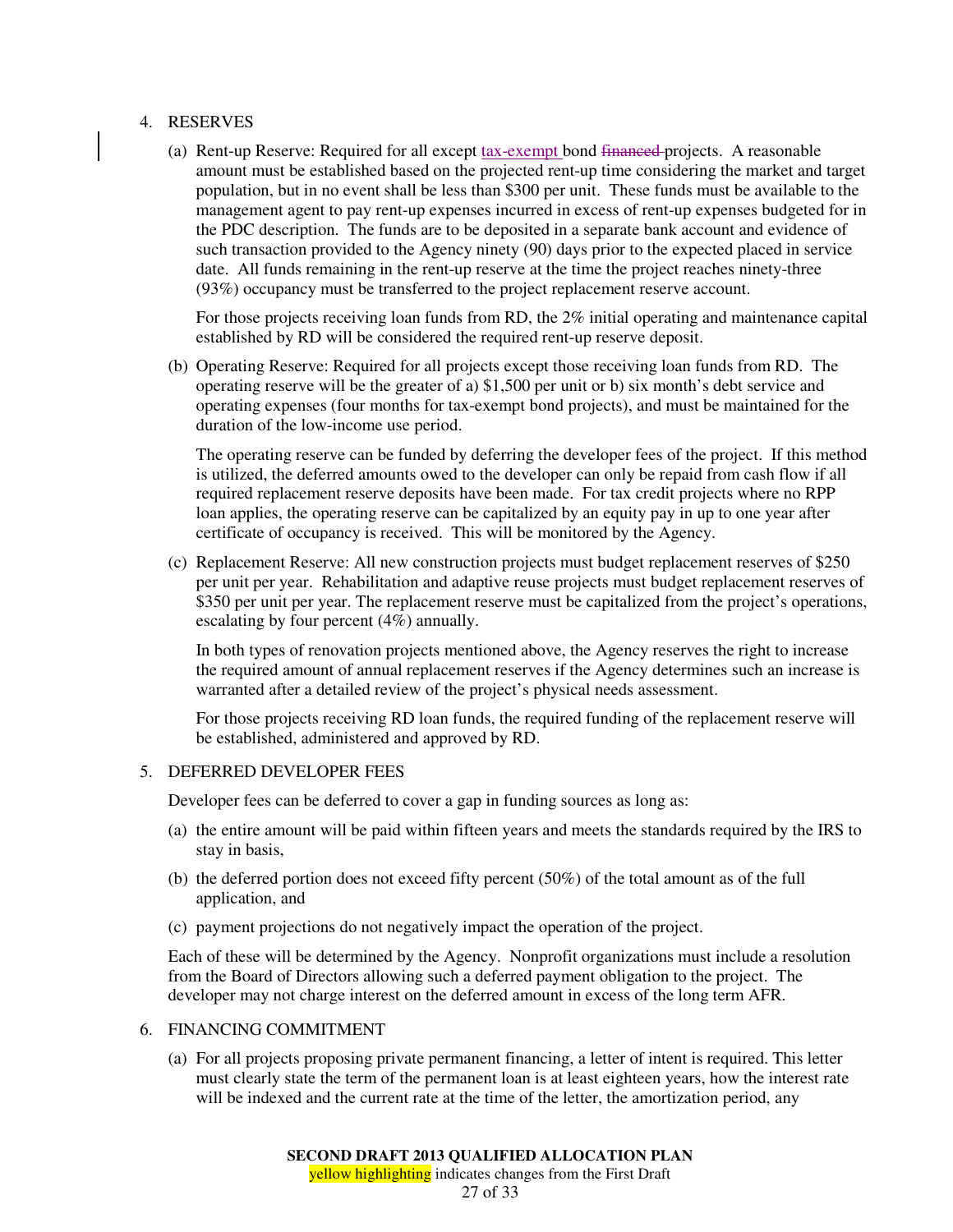prepayment penalties, anticipated security interest in the property and lien position. The interest rate must be fixed and no balloon payments may be due for eighteen years.

- (b) For all projects proposing public permanent financing, binding commitments are required to be submitted by the full application deadlinedue date. Local governments also must identify the source of funding (e.g. HOME, trust fund). All loans must have a fixed interest rate and no balloon payments for at least eighteen (18) years after project completion. A binding commitment is defined as a letter, resolution or binding contract from a unit of government. The same terms described for the letter of intent (using the format approved by the Agency) from a private lender must be included in the commitment.
- (c) The Agency may request a letter from a construction lender documenting the loan amount, interest rate, and any origination fees.
- (d) Applications may only include one set of proposed funding sources; the Agency will not consider multiple financial scenarios. A project will be ineligible for allocation if any of the listed funding sources will not be available in an amount or under the terms described in the application. The Agency may waive this limitation if the project otherwise demonstrates financial feasibility. Project cash flow may not be used as a source of funds.

## 7. DEVELOPER FEES AND ADDITIONAL CONTINGENCY

- (a) Developer fees shall be \$12,000 per unit for new construction projects and twenty-eight percent (28%) of PDC line item 4 for rehabilitation projects.
- (b) Notwithstanding the amount calculated in subsection (7)(a), the developer fee for any project shall be a maximum of \$1,000,000 (the maximum for projects with tax-exempt bonds is \$1,500,000).
- (c) Builder's general requirements shall be limited to six percent (6%) of hard costs.
- (d) Builder's profit and overhead shall be limited to ten percent (10%) (8% profit, 2% overhead) of total hard costs, including general requirements.
- (e) Where an identity of interest exists between the owner and builder, the builder's profit and overhead shall be limited to eight percent (8%) (6% profit, 2% overhead).
- (f) The application may include up to the greater of \$500 per unit or \$30,000 in additional contingency to cover overruns in any project development cost. To the extent this amount is not used for cost overruns it may be taken as additional developer fee.

#### 8. CONSULTING FEES

The total amount of any consulting fees and developer fees shall be no more than the maximum developer fee allowed to that project.

# 9. ARCHITECTS' FEES

The architects' fees, including design and inspection fees, shall be limited to three percent (3%) of the total hard costs plus general requirements, overhead, profit and construction contingency (total of lines 2 through 10 on the PDC description). This amount does not include engineering costs.

### 10. INVESTOR SERVICES FEES

Investor services fees must be paid from net cash flow and not be calculated into the minimum debt coverage ratio.

# 11. PROJECT CONTINGENCY FUNDING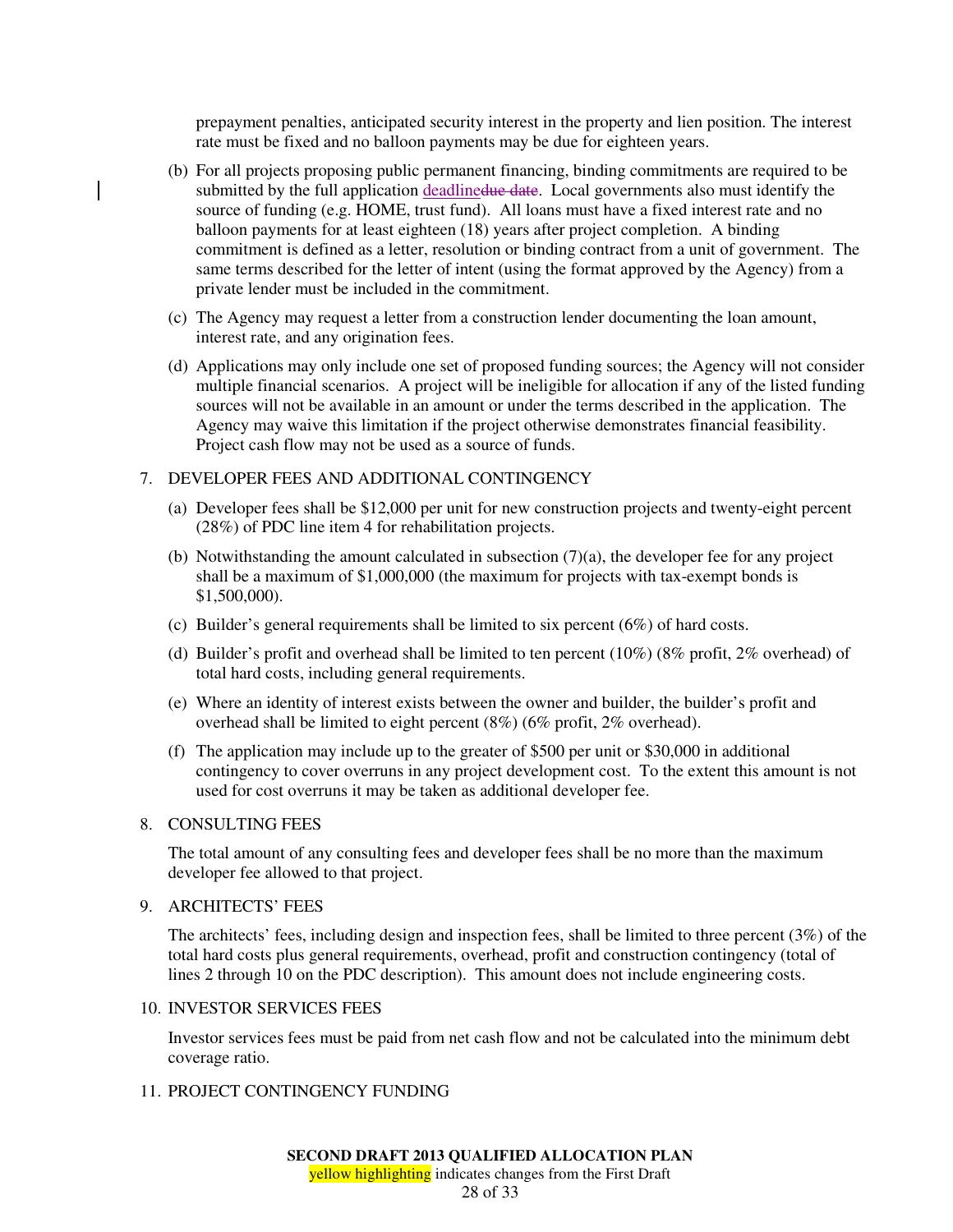All new construction projects shall have a hard cost contingency line item of NO MORE THAN five percent (5%) of total hard costs, including general requirements, builder profit and overhead. Rehabilitation and adaptive reuse projects shall include a hard cost contingency line item of NO MORE THAN ten percent (10%) of total hard costs.

### 12. PROJECT OWNERSHIP

There must be common ownership between all units and buildings within a single project for the duration of the compliance period.

## 13. SECTION 8 PROJECT-BASED RENTAL ASSISTANCE

For all new construction projects that propose to utilize Section 8 project-based rental assistance, the Agency will underwrite the rents according to the tax credit and HOME limits. These limits are based on data published annually by HUD. If the Section 8 contract administrator is willing to allow rents above these limits, the project may receive the additional revenue in practice, but Agency underwriting will use the lower revenue projections regardless of the length of the Section 8 contract.

Given the uncertainty of long-term federal commitment to Section 8 rental assistance, the Agency considers underwriting to the more conservative revenue levels to best serve the project's long-term financial viability.

## 14. WATER, SEWER, AND TAP FEES

Any water, sewer, and tap fees charged to the project must be entered on a separate line item of the PDC description. Any aApplications that does not include these costs must provide a letters from the local provider(s) that documenting either the amounts or if no fees will be charged.

# **VII. POST-AWARD PROCESSES AND REQUIREMENTS**

## A. ALLOCATION TERMS AND REVOCATION

- 1. At any time between award and issuance of the Form 8609, owners must have written approval from the Agency prior to:
	- (a) changing the anticipated or final sources (amount, terms, or provider), including equity;
	- (b) increasing the anticipated or final uses by more than two percent  $(2\%)$ ;
	- (c) altering the designs approved by
		- the Agency at full application, or
		- local building code office,

including amenities, site layout, floor plans and elevations ("Approved Design");

- (d) starting construction, including sitework; or
- (e) increasing rents for low-income units (does not apply to tax-exempt bonds).

If an increase in uses or design alteration is due to a local government requirement, owners do not need prior approval but rather must provide the Agency with prompt written notice. Failure to comply with a requirement of this subsection may result in a fine of up to \$25,000, revocation of the reservation or allocation, future disqualification under Section IV(D)(3) of any Principal involved, or other recourse available to the Agency.

- 2. Ownership entities must submit a completed carryover agreement and expend at least ten percent (10%) of the project's reasonably expected basis, both by dates to be determined by the Agency.
- 3. A federal form 8609 will not be issued until: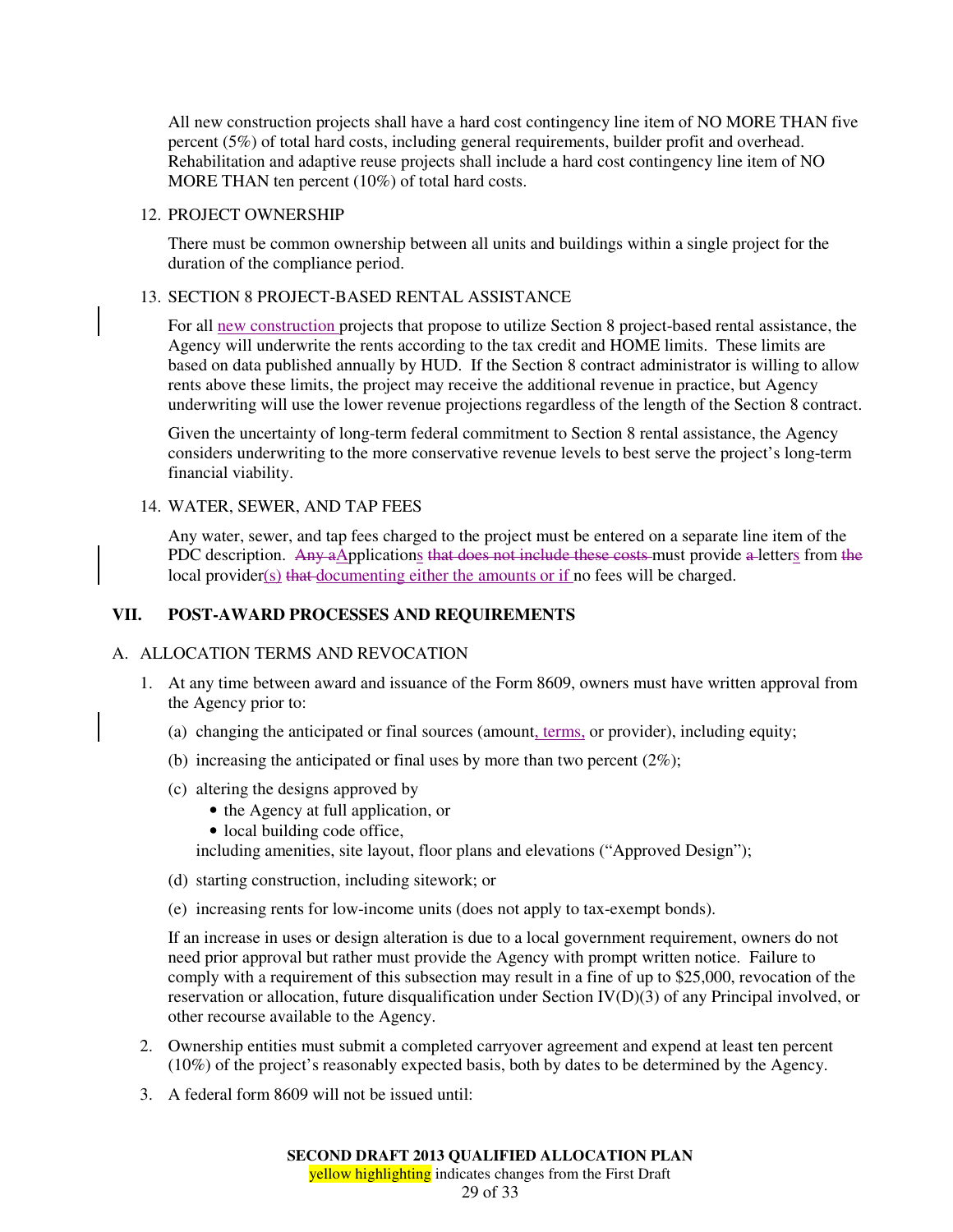- (a) submission of a Final Cost Certification that complies with the Agency's requirements, including a listing of the name and address for all contractors and subcontractors;
- (b) the owner and management company document attendance at an Agency sponsored or approved tax credit compliance seminar sponsored within the previous 12 months;
- (c) monitoring fees have been paid;
- (d) the project has been built according to the Approved Design;
- (e) the Agency determines the project has adhered to all representations made in the approved application and will meet all relevant Plan requirements; and
- (f) documentation of the ownership entity having paid all applicable state and local taxes for the most recent year due.
- 4. The actual tax credits allocated will be the lesser of the tax credits reserved, the applicable rate multiplied by qualified basis (as approved by the Agency), or the amount determined by the Agency pursuant to its evaluation as required under Section 42(m)(2) of the Code. Projects will be required to elect a project-based allocation. An allocation does not constitute a representation or warranty by the Agency or Committee that the ownership entity or its owners will qualify for the tax credits. The Agency's interpretation of the Code, regulations, notices, or other guidance is not binding on the federal government.
- 5. Owners must record a thirty (30) year Declaration of Land Use Restrictive Covenants for Low-Income Housing Tax Credits (Extended Use Agreement) stating that the owner will not apply for relief under Section 42(h)(6)(E)(i)(II) of the Code and will comply with other requirements under the Code, Plan, other relevant statutes and regulations and all representations made in the approved application. The Extended Use Agreement also may contain other provisions as determined by the Agency. The owner must have good and marketable title and obtain the consent of any prior recorded lienholder (other than for construction financing) to be bound by the Extended Use Agreement terms.
- 6. The Agency may revoke an allocation if the owner fails to implement all representations in the approved application. In addition to the terms of Section  $VII(A)(1)$ , owners will acknowledge that the following constitute conditions to their allocation:
	- (a) accuracy of all representations made to the Agency, including exhibits and attachments,
	- (b) adherence to the Plan and all applicable federal, state and local laws and ordinances, including the Code and Fair Housing Act,
	- (c) provision and maintenance of amenities for the benefit of the tenants, and
	- (d) not incurring a penalty under N.C.G.S. § 105-236 for failure to file a return, failure to pay taxes, or having a large tax deficiency (as defined under N.C.G.S. § 105-236). The Agency may request documentation demonstrating all project related taxes have been paid.

An owner's or project's failure to comply with all such conditions without written authorization from the Agency will entitle the Agency, in its discretion, to deem the allocation to be cancelled by mutual consent. After any such cancellation, the owner will acknowledge that neither it nor the project will have any right to claim tax credits pursuant to the allocation. The Agency reserves the right, in its discretion, to modify or waive any such failed condition.

# B. STATE TAX CREDITS

As the administrative agent for state credit refunds issued under N.C.G.S. § 105-129.42, the Agency has a responsibility to ensure that ownership entities do not receive resources ahead of corresponding value being created in the project. Therefore the following restrictions will apply to the state tax credit refund program.

yellow highlighting indicates changes from the First Draft 30 of 33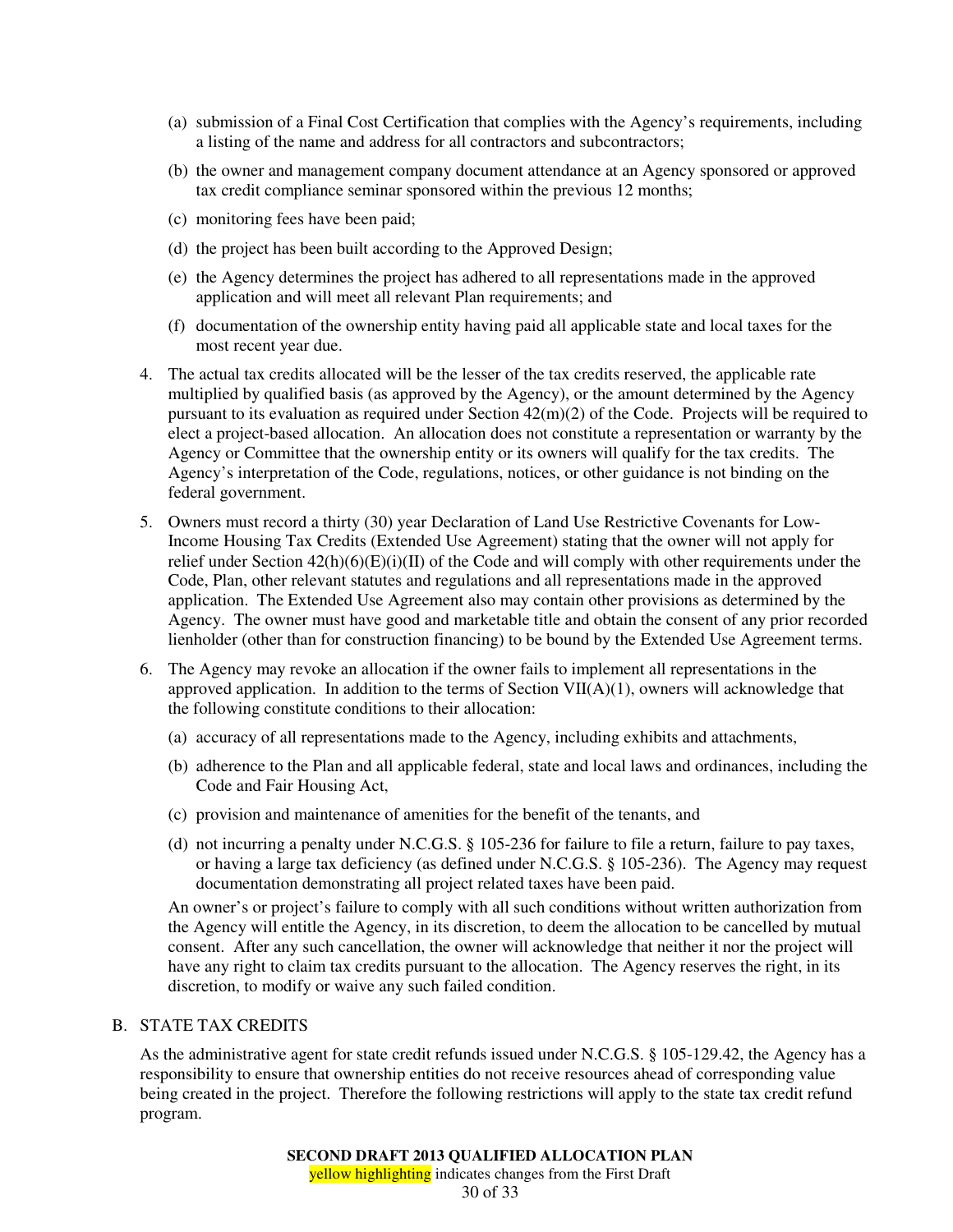- 1. Loan Option: Loans made by the Agency pursuant to N.C.G.S. § 105-129.42(d) will not be closed until the outstanding balance on the first-tier construction financing exceeds fifty percent (50%) of the state credit amount; the entire loan must be used to pay down a portion of the then existing construction debt.
- 2. Direct Refund Option: The Agency and ownership entity will enter into an escrow agreement with regard to the refund dollars. The agreement will state, among other reasonable limitations, that issuance of the funds under N.C.G.S.  $\S$  105-129.42(g)(1) will not occur until all of the following requirements have been met:
	- (a) at least fifty percent (50%) of the activities included in the project's eligible basis have been completed;
	- (b) the Agency and local government inspector have conducted their framing inspections and approved all buildings (including community facilities); and
	- (c) the outstanding balance on the first-tier construction financing exceeds the total state credit amount (the entire refund must be used to pay down a portion of the then existing construction debt).

Applicants must indicate which of the two options will apply to the project as part of the full application process; such decision may not be changed for the carryover allocation. Ownership entities will have to fully comply with the Plan, to be eligible for participation in the state tax credit program. The Agency may adopt other policies regarding the state tax credit after adoption of the Plan. Owners, partners, members, developers or other Principals (and their affiliated entities) that are involved in a violation of any state tax credit requirement or fail to place a project in service after taking a loan or refund may be assessed up to forty (-40) negative points or disqualified from participation in Agency programs.

## C. COMPLIANCE MONITORING

- 1. Owners must comply with Section 42 of the Code, IRS regulations, rulings, procedures, decisions and notices, state statutes, the Fair Housing Act, state laws, local codes, Agency loan documents, **Appendix F** (incorporated herein by reference), and any other legal requirements. The Agency may treat any failure to do so as a violation of the Plan.
- 2. The Agency will adopt and revise standards, policies, procedures, and other requirements in administering the tax credit program. Examples include training and on-line reporting. Owners must comply with all such requirements regardless of whether or not they expressly appear in the Plan or **Appendix F**. The Agency will have access to any project information, including physical access to the property, all financial records and tenant information.

# **VIII. DEFINITIONS**

The terms listed below will be defined in the Plan as indicated below regardless of capitalization, unless the context clearly indicates otherwise. Terms used in the Plan but not defined below will have the same meaning as under the Code and IRS regulations.

## 4% Tax Credit: Low-income housing tax credits available pursuant to Section 42(h)(4) of the Code.

9% Tax Credit: Low-income housing tax credits available for allocation under the state's volume cap pursuant to Section 42(h)(3) of the Code.

Affiliate: As to any person or entity (i) any entity of which a majority of the voting interest is owned by such person or entity, (ii) any person or entity directly or indirectly controlling (10% or more) such person or entity, (iii) any person or entity under direct or indirect common control with any such person or entity, or (iv)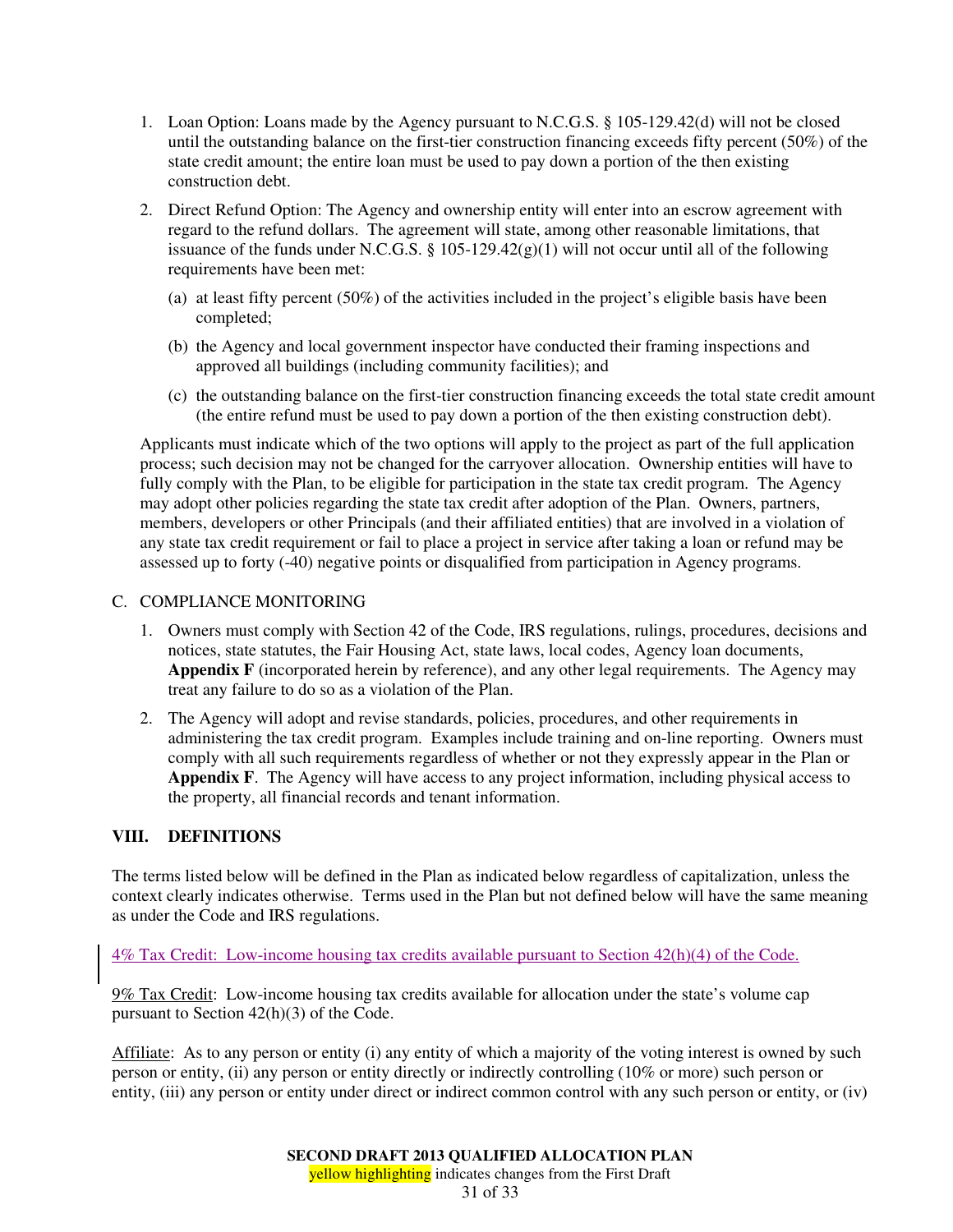any officer, director, employee, manager, stockholder (10% or more), partner or member of any such person or entity or of any person or entity referred to in the preceding clauses (i), (ii) or (iii).

Applicant: The entity considered under Section  $III(C)(5)$  that is applying for the tax credits and/or any RPP loan funds, as applicable.

Choice-Limiting Activity: Includes leasing or disposition of real property and any activity that will result in a physical change to the property, including acquisition, demolition, movement, rehabilitation, conversion, repair, or construction.

Community Service Facility: Any building or portion of building that qualifies under Section  $42(d)(4)(C)(iii)$ of the Code, Revenue Ruling 2003-77, and any Agency requirements for such facilities (which may be published as part of the Plan, an Appendix or separately).

Developer: Any individual or entity responsible for initiating and controlling the development process and ensuring that all, or any material portion of all, phases of the development process are accomplished. Furthermore, the developer is the individual or entity identified as such in the Ownership Entity Agreement and any and all Development Fee Agreements.

Displacement: The moving of a person or such person's personal property from their current residence.

Entity: Without limitation, any general partnership, limited partnership, limited liability company, corporation, joint venture, trust, business trust, cooperative, association, public agency or other entity, other than a human being.

Homeless Populations: People who are living in places not meant for habitation (such as streets, cars, parks), emergency shelters, or in transitional or temporary housing but originally came from places not meant for habitation or emergency shelters.

Management Agent: Individual(s) or Entity responsible for the day to day operations of the project, which may or may not be related to the Owner(s) or ownership entity.

Market-Rate Units: Units that are not subject to tax credit restrictions; does not include manager units.

Material Participation: Involvement in the development and operation of the project on a basis which is regular, continuous and substantial throughout the compliance period as defined in Code Sections 42 and 469(h) and the regulations promulgated thereunder.

Net Square Footage: The outside to outside measurements of all finished areas that are heated and cooled (conditioned). Examples include hallways, community and office buildings, dwelling units, meeting rooms, sitting areas, recreation rooms, game rooms, etc. Breezeways, stairwells, gazebos and picnic shelters are examples of unconditioned outside structures that may not be used as net square footage.

Owner(s):  $Person(s)$  or entity(ies) that own an equity interest in the Ownership Entity.

Ownership Entity: The ownership entity to which tax credits and/or any RPP loan funds will be awarded.

Ownership Entity Agreement: A written, legally binding agreement describing the rights, duties and obligations of owners in the ownership entity.